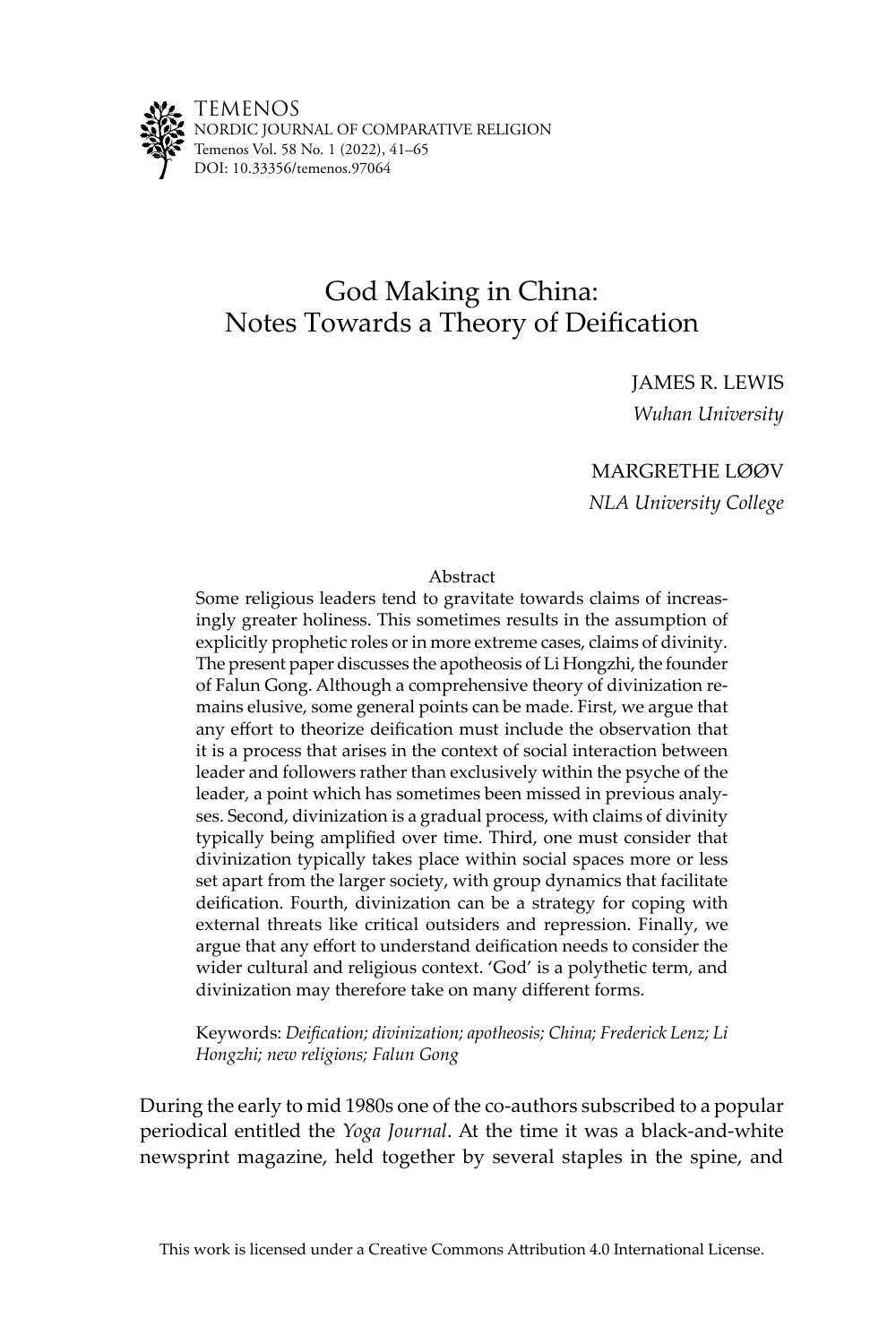encompassed by a single, glossy full-colour 11- x 17-inch cover. There were perhaps half a dozen pages at the back of the journal that held a series of modest ads, including one that stated 'Come Meditate with Frederick Lenz, PhD', with a photo of an attractive young fellow with his hair up in what might be described as a white man's afro. In the background the ad noted that Lenz had received his MA and PhD degrees from SUNY at Stony Brook.

That ad continued to be placed for some months. Then one day an issue appeared containing Lenz's full-colour, full-page smiling face on the inside front cover, one of the pricier locations to place an ad. Instead of his civilian name, Lenz's self-designation was now Sri Atmananda, and instead of calling attention to his secular degrees, Lenz noted that he had been an abbot in a Japanese Zen Buddhist monastery, as well as the master of a Jnana Yoga ashram in India in past lifetimes. But his growing sense of self did not end there.

Lenz's Atmananda ads continued for some more months until he eventually re-manifested as Zen Master Rama (minus notifications of his prior incarnations). In turn, this new persona appeared in several more issues until Lenz's final apotheosis appeared on the back cover (the most expensive location to post an ad) under the bold heading, 'Come see Rama, the Eighth Incarnation of Vishnu'. And there was Lenz again, in what appeared to be Hugh Hefner's lounging robe, wearing a more restrained expression – which we suppose was more appropriate for an incarnation of divinity.

We have gone into some detail in reporting the specifics of Dr Lenz's growing deification as reflected in his *Yoga Journal* ads because, although this kind of process is common enough, it rarely manifests in such a tangible succession of progressive images. The present paper will discuss divinization<sup>1</sup> through a series of concrete manifestations of divinization drawn from the Chinese tradition. The survey of Sinological examples will then culminate in an effort to understand deification in terms of a variety of different theoretical perspectives.

# **Divinization in China**

Before we can discuss the process of divinization more theoretically we need to address the question of what a 'god' is, and what marks the distinction

<sup>1</sup> Despite his evocative title, Paul Joosse's 'Becoming a God: Max Weber and the Social Construction of Charisma' (2014) is not about what we are here calling divinization. The process of divinization builds on the charismatic process. There are useful summaries of studies of charisma in new religions in Erin L. Prophet's articles 'Charisma and Authority in New Religious Movements' (2016) and 'Charisma in New Religious Movements' (forthcoming).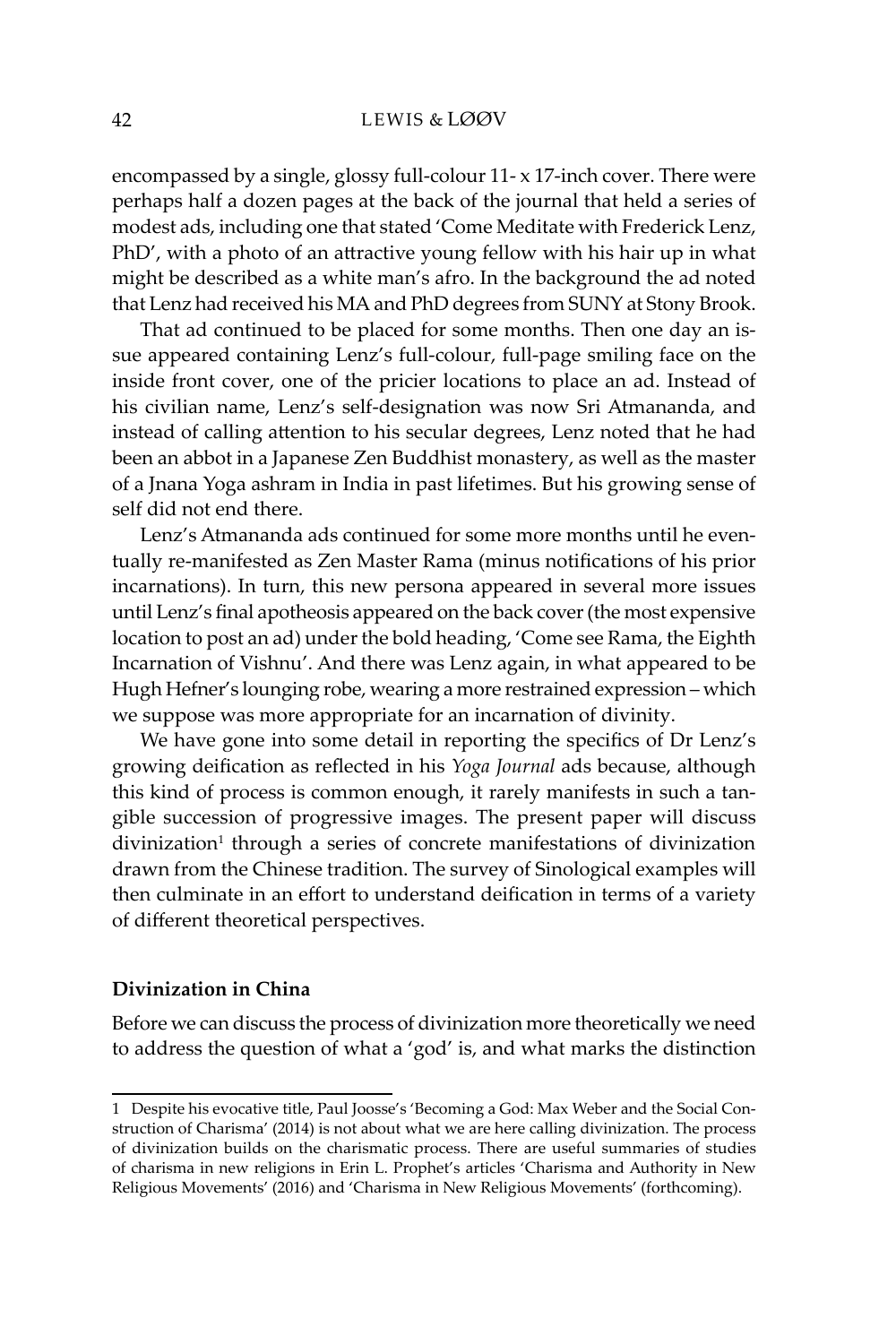between the human being and god. 'God' is a polythetic term that may carry a range of meanings. It may refer to a certain type of agency (gods cause events), to a certain object of address and worship, and to a certain mode of being. These meanings may overlap, but they are not co-extensive, and the concept and understanding of divinities is sensitive to context. Einar Thomassen proposes to replace 'god' with 'superhuman agents' as a general and comparative term in religious studies (2013). However, this strategy is challenged by the fact that some traditions draw a sharp normative line between humans and deities, while others do not.

Some gods are portrayed as superhuman entities that reside in spheres beyond the empirical realm. In such cases there is a clear distinction between god and human beings. The distinction becomes less straightforward when we are dealing with gods that are, or have been, human. The history of religions is full of examples of humans that have been ascribed a divine status: Jesus of Nazareth, Emperor Augustus, Satya Sai Baba, and Chaitanya are just some examples of living human beings who have been perceived as divine in some sense. But what distinguishes a god from a human with extraordinary qualities? Where does one draw the line between *human gods* and other humans with extraordinary religious abilities, such as prophets, oracles, clairvoyants, and healers?

There is no obvious and short answer to these questions. In Islam the prophet Muhammad is perceived to be the most perfect human with extraordinary prophetic abilities, but the tradition draws a sharp distinction between Allah and his last prophet. Greek religion, by contrast, had a pantheon that included the Olympian gods, lower spirits, and local heroes, and the boundary between the human and the divine was fleeting. Humans could be understood as having divine capacities or as being directly under divine protection and providence, as in the case of oracles. In the Greek provinces of the Roman empire, the emperor was worshipped as a divine figure, a feat which was later incorporated into the stately imperial cult. The Greek and Roman pantheon consisted both of mortals who had become gods (like the hero Hercules or Emperor Augustus) and gods who had always been gods (like Jupiter and Mars) (Warrior 2006, 106f.). These examples highlight the fact that there are different perceptions of what a god ultimately is. In the strictly monotheistic Islamic tradition God is a unique, non-human entity. Prophets are humans that stand directly under divine guidance but remain entirely human. In the polytheistic context of Greek and Roman religion there were many modes of being divine. Because different religious and cultural traditions have different views of what a god ultimately is, and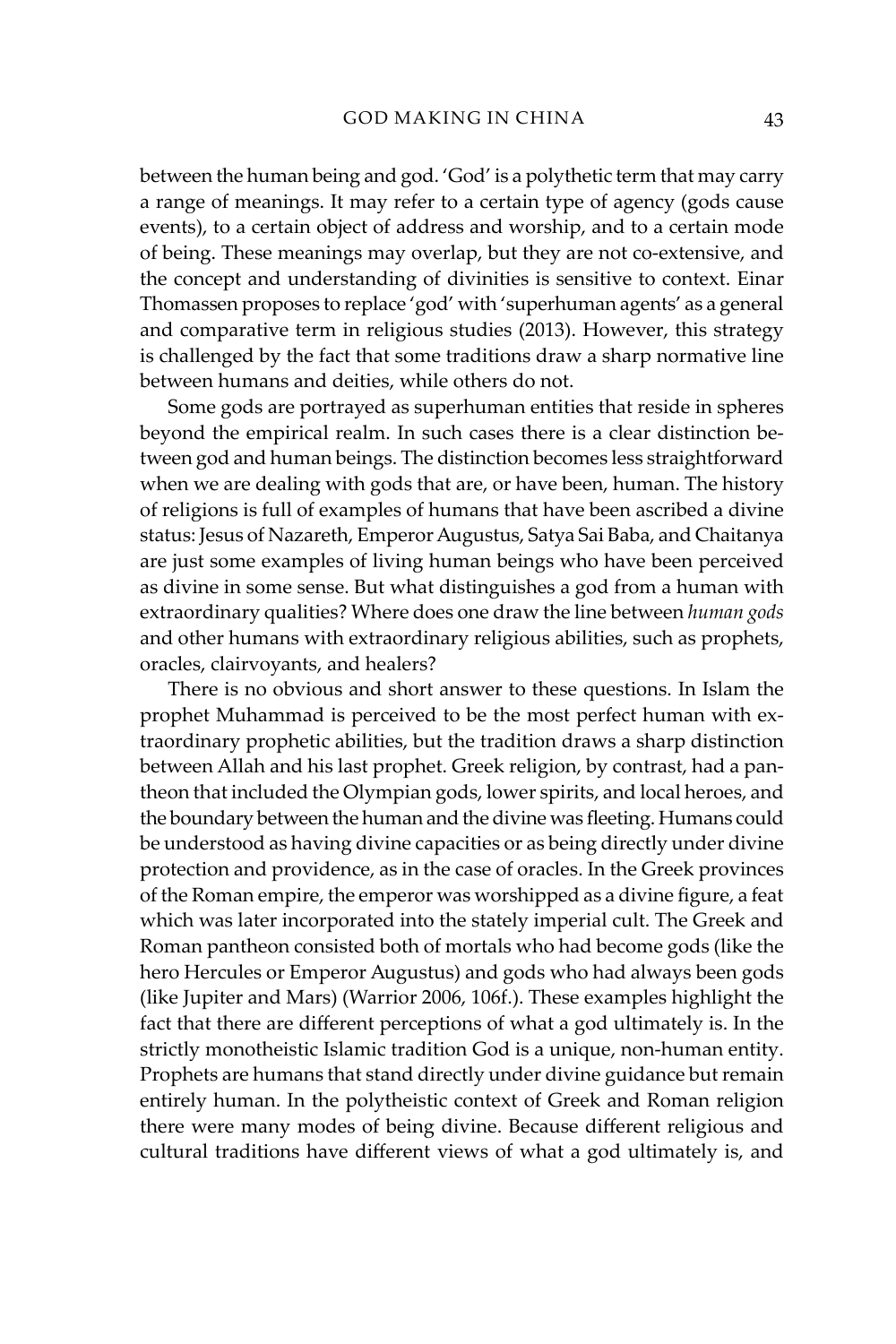different cosmologies and mythologies related to the relationships between man and god, context is crucial when discussing processes of deification.

What characterizes a deity in the Chinese tradition? To begin with, there is no single supreme creator god in the Daoist and Buddhist traditions. In Daoism the universe comes from the 'Tao', an impersonal principle or force. Nonetheless, Daoism has many minor gods that are believed to exist within this universe and are themselves subject to the Tao. Similarly, in Buddhism, there is no omnipotent being beyond the cosmos, who created and controls the universe. In Mahayana Buddhism gods are venerated and considered part of a rich cosmology that encompasses humans, animals, gods, demons, and bodhisattvas. However, the gods are believed to be subject to the same natural laws and karmic forces as other beings and are not believed to exist above and beyond this world. Second, and in contrast with the sharp spirit–matter divide in the Judaeo-Christian-Islamic complex, the Chinese tradition views spirit and matter as intertwined dynamic aspects of one whole – rather like the Chinese yin-yang symbol. It is thus somewhat less difficult to imagine human beings as divinities in East Asia. Traditionally, the Emperor of China was considered a divinity or demigod – the Son of Heaven (*Tianzi*), who ruled by virtue of the Mandate of Heaven (Dull 1990, 59). Additionally, for several millennia, Chinese millenarian movements, both Daoist and Buddhist, were often led by a divinized messianic figure (Lowe 2011; Shek 2019). A somewhat different yet structurally similar Chinese millennialist movement was the so-called Taiping Rebellion of the nineteenth century, the leader of which claimed to be the younger brother of Jesus (Kilcourse 2015).

One unforeseen consequence of Christian missionary efforts in China was the generation of numerous new religions which often represented deviations from orthodoxy, including blends of Protestantism with indigenous Chinese spirituality. In recent years, one of the most well-known, and certainly the most controversial, of these has been the Church of Almighty God, frequently referred to as Eastern Lightning.<sup>2</sup> A core teaching of the group is that Christ has returned in the form of a woman, Yang Xiangbin. While the traditional Protestant Bible is accepted as scripture – though outdated (Heggie 2017, 4; Folk 2018, 62) – it is viewed as having been superseded by Yang's *The Word Appears in the Flesh*.

In the second chapter of her study of the Church of Almighty God, *Lightning from the East*, Emily Dunn describes the typical leaders (to whom

<sup>2</sup> The latter designation is derived from Matthew 24:27: 'For as the lightning cometh out of the east, and shineth even unto the west; so shall also the coming of the Son of man be.'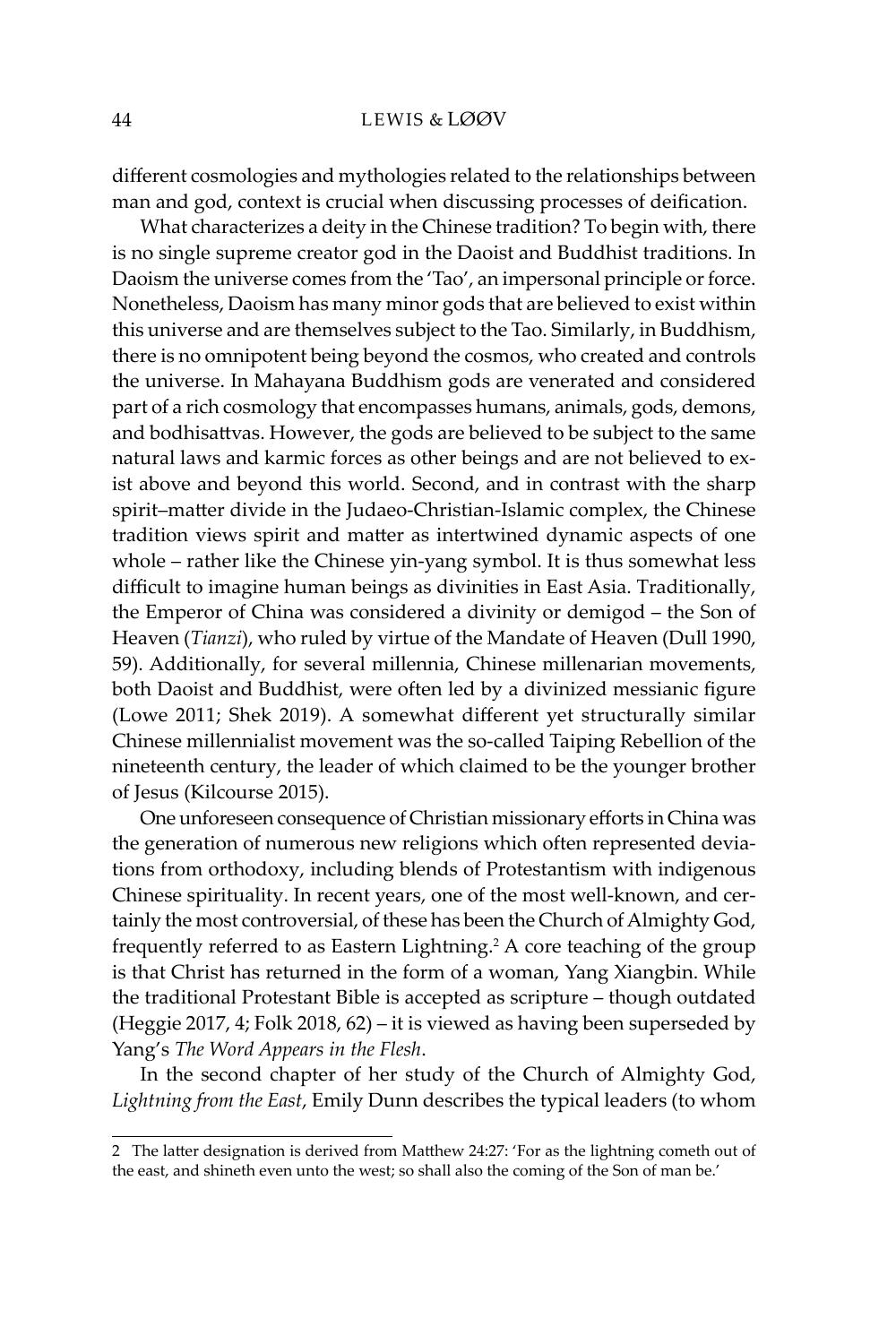she refers as heresiarchs) of Protestant-related new religious movements in China as:

…male [Yang Xiangbin being a notable exception], middle-aged, and from rural north China. He has converted to Christianity early in the reform era, and thus is familiar with some Christian traditions and doctrine. None of the heresiarchs have been involved with the TSPM [the state-approved Protestant church], but rather have been associated with unofficial, autochthonous groups that draw on millenarian Pentecostalism. The founder claims to have received divine revelation that he is Christ incarnate or a prophet specially anointed by God to undertake His work in these 'end times.' Holding out promises of access to the truth (or at least a superior version of it), everlasting salvation, and perhaps physical healing or material blessing, he attracts and leads a handful of followers from his former church who proceed to proselytize Protestants and establish organizational and doctrinal frameworks. (2015, 51f.)

For example, converts to The Efficacious Spirit movement are taught that Christ did not save himself on the cross, and so they should not pray in his name but in that of the 'New Lord' – that is, Hua [Xuehe]. Members celebrate Hua's birthday on 17 January instead of at Christmas (Dunn 2015, 44).

However, these examples should not be taken to indicate that the deification pattern we have been examining here has been entirely taken over by Chinese Protestant-related new religions. In a fascinating account of an emergent Confucian congregation in China, Chen Na, Fan Lizhu, and Chen Jinguo Jinguo describe how the head of the congregation, Mr Li Yusheng (Master Li) was not only the leading organizer of the group but was also worshipped by the members as a deity with supernatural powers (Chen, Fan, and Chen 2018, 8). This was seemingly because, in the words of a prominent congregant, 'If they [Li and his co-leaders] had not been Deities, how could they know so much and how could they talk so eloquently?' (ibid., 12).

To understand the issue we are examining here, the problem with all these examples is that they present deification as a *fait accompli*; the stages leading up to such exalted assertions are mostly invisible.

## **The divinization of Li Hongzhi**

The case of Li Hongzhi, the founder-leader of the Falun Gong movement, offers a particularly rich example of processes of divinization in contemporary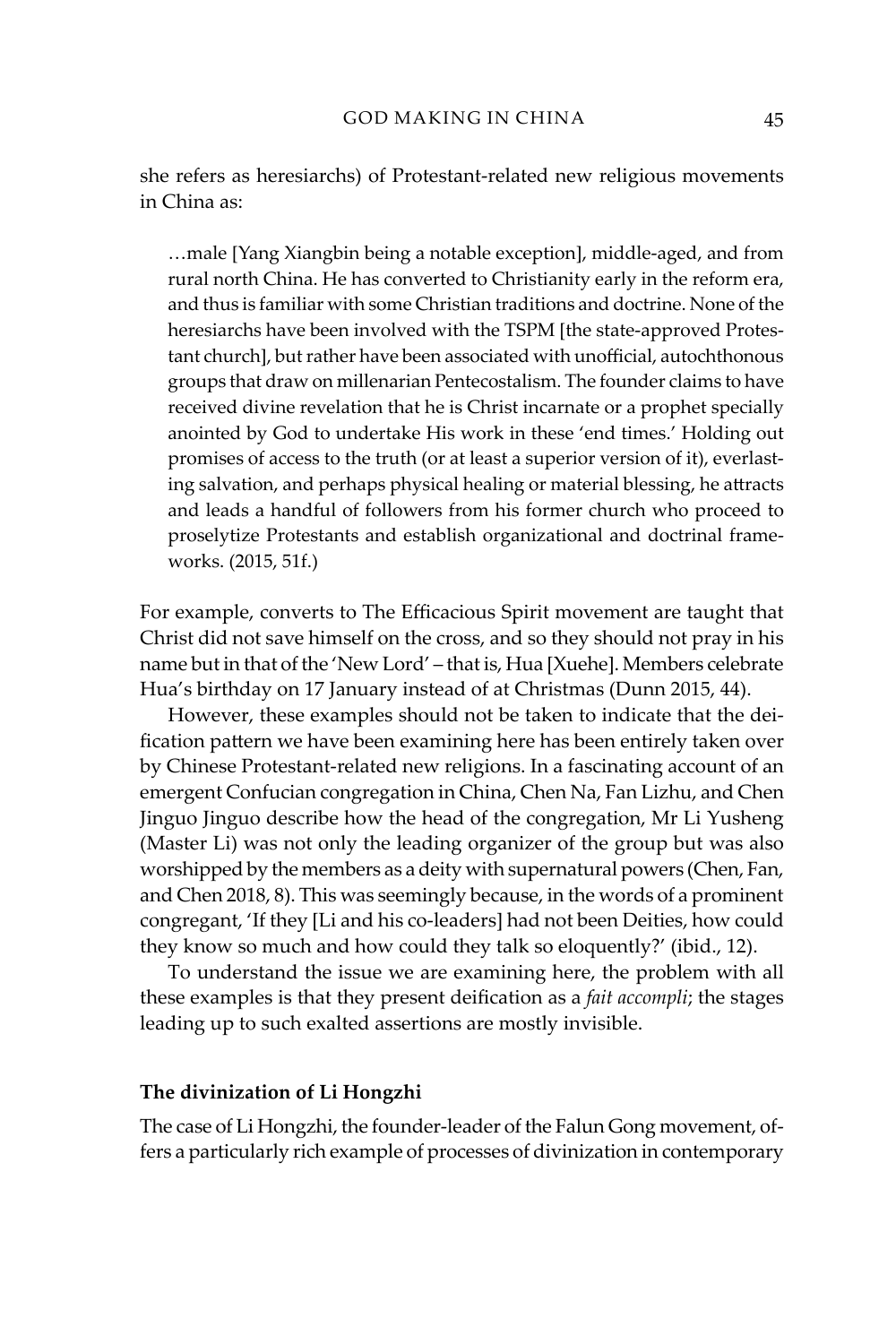China. The Falun Gong movement keeps meticulous records of Master Li's speeches. Through a detailed analysis of this source material that follows the process of divinization over time we can trace developmental steps related to the expanding status of Li Hongzhi.

It seems that even from the very beginning of his career as a qigong master Li was intent on placing himself in a category above other masters. This intention was reflected in his early lecture series (which formed the basis for *Zhuan Falun*, the central text of the movement), in which he claimed:

I have unveiled the eternal mystery – it was the secret of secrets that absolutely could not be disclosed. I have revealed the root of all different cultivation practices throughout history... I have said that I have done something unprecedented and opened the widest door... Our school practices cultivation this way, enabling you, yourself to truly obtain gong. That is unprecedented since the beginning of heaven and earth… (Li 2002, 319-321, as quoted in Frank 2004).

When Li Hongzhi founded Falun Gong in 1992, there were other popular qigong groups that were far more influential than Falun Gong. According to Yunfeng Lu 'as a new comer in the qigong circle, Falun Gong was actually not as competitive in healing diseases as Li Hongzhi himself described if we compare it with other qigong organizations' (Lu 2005, 179). Part of Li's competitive strategy was to characterize other qigong teachers as being under the influence of demons:

There are also demons coming to interfere with you, 'Come and learn from me, and I will teach you something.' Some people, especially those who practice other Qigong, will easily develop some kind of spontaneous movements the moment they sit there and their hand movements seem to be very beautiful. Let me tell you that demons also know such things (Li 1996).

However, to survive and eventually come out on top, Falun Gong needed a broader strategy to win the uneven match. As Lu points out, the solution was to offer different services exclusive to Falun Gong (Lu 2005, 179). Falun Gong soon shifted its focus to 'teaching an all-encompassing moral system' (Goossaert 2008, 23) that ultimately promised salvation, a claim from which other qigong groups had shied.

Li Hongzhi detached Falun Gong from its qigong origins as early as 1993. David Palmer and Yunfeng Lu have called attention to the fact that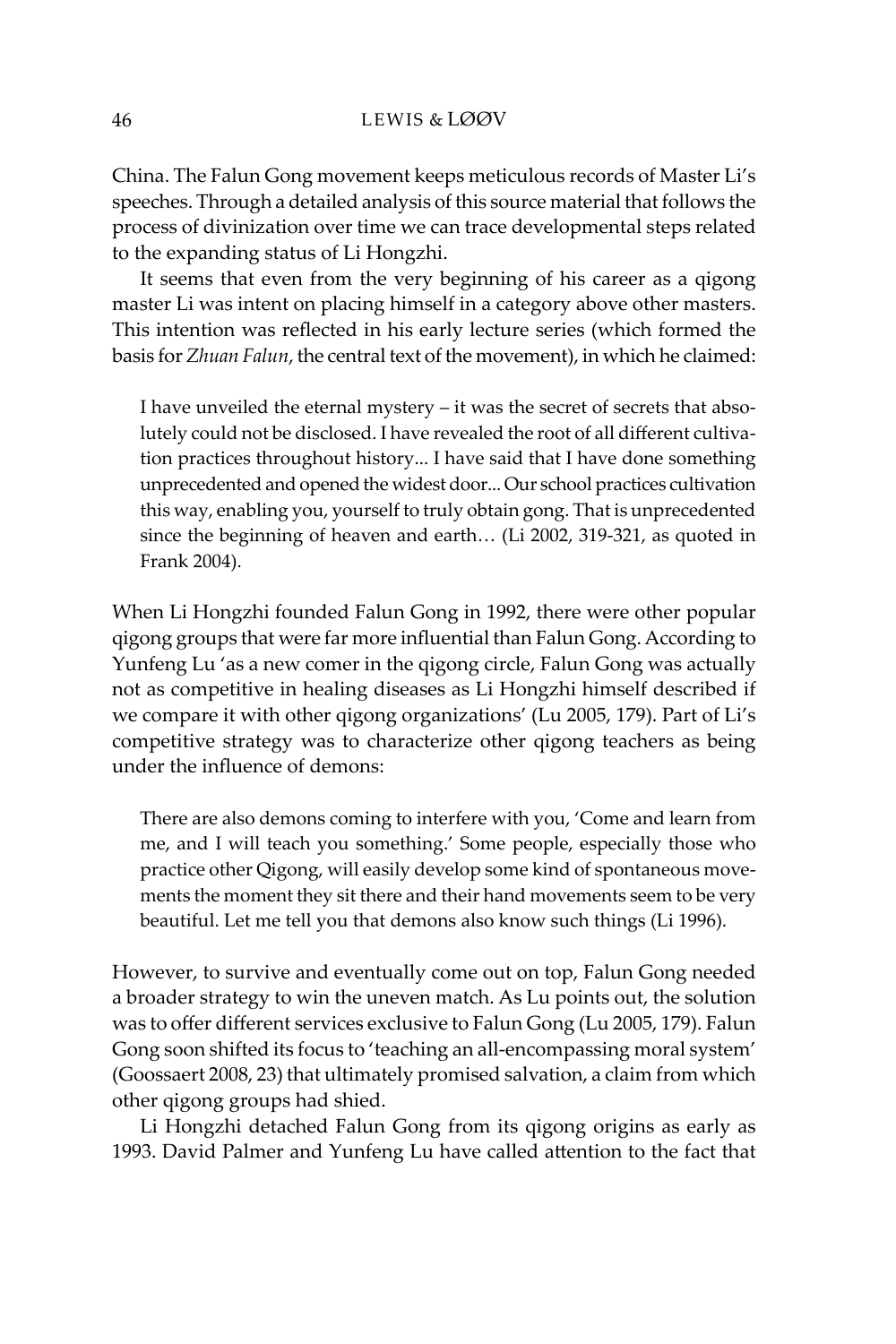Li stopped providing treatment of diseases at this time – which had been a decisive factor behind Falun Gong's early expansion (Lu 2005, 175; Palmer 2007, 225). Additionally, Li also began forbidding Falun Gong practitioners from treating others (Lu 2005, 175). While he de-emphasized direct healing, the element of healing remained. Li claims to have innumerable 'Dharma bodies' (*fashen*) that accompany, protect, and heal his disciples. The Dharma bodies know all that goes through the minds of his followers. Li further claims to be able to eliminate the illnesses of his followers and to give them paranormal powers (Palmer 2019, 46–47). Those true to Li and his teachings will thus remain healthy.<sup>3</sup> The relationship between Li and his disciples is thus directly personal. Li presents himself as a saviour of his individual followers – and of the world as a whole. According to Falun Gong, he is the omniscient and omnipotent saviour of the universe who has revealed the fundamental law of the universe – which is the protection against evil forces and the apocalypse.

The messianic theme distinguishes Li Hongzhi and Falun Gong from the thousands of other qigong masters who were active in China in the 1980s and 90s (Palmer 2019, 46). At the same time as he was retooling Falun Gong from a qigong health-oriented movement into a salvationist sect, he began propagating a fantastic hagiography in which a series of exalted masters visited the young Li, preparing him for his world-saving mission. Benjamin Penny has written insightfully about this early hagiography, both in his book on *The Religion of Falun Gong* and in a previous article, placing it in the context of traditional Taoist and Buddhist religious biographies.

Master Li's biography is … of particular interest, as it belongs to a long tradition of Chinese biographies of religious figures. There are both Daoist and Buddhist subtraditions within the greater stream of religious biography, but they share a great deal, especially from the structural point of view (Penny 2012a, 80).

In places the youthful segment of Li's biography is reminiscent of gnostic hagiographies of the young Jesus (e.g. Burke 2009), in which he uses his spiritual powers to best his playmates at childhood games. These accounts make clear that Li was exceptional:

<sup>3</sup> Getting conventional medical treatment would therefore be unnecessary and seen as a sign of spiritual weakness. This is part of the reason Falun Gong has also been considered dangerous outside China (Yan 2017).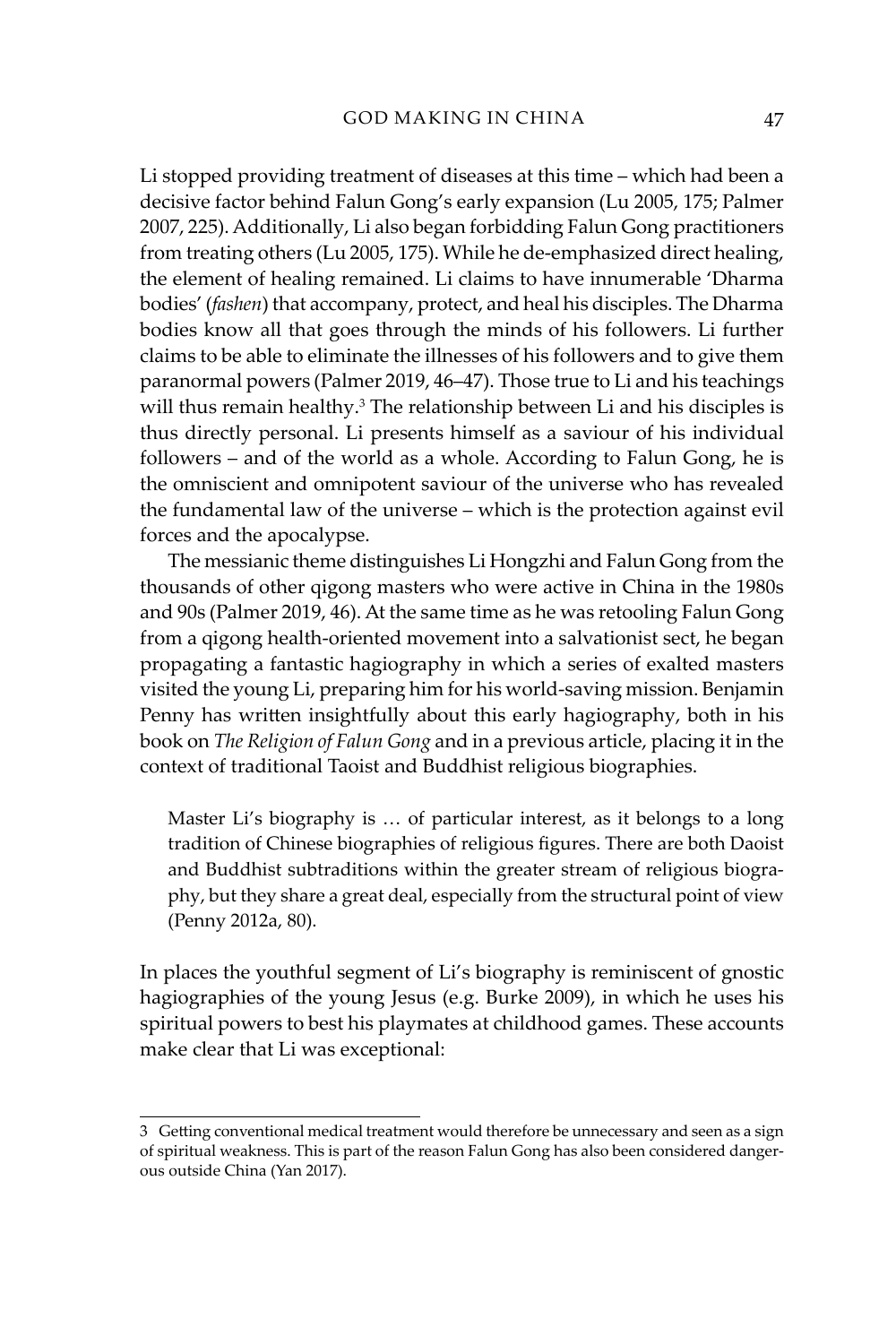Once, when he was in the fourth grade, he forgot his schoolbag when he left school. When he returned to fetch it, he found the door of the classroom locked and the windows shut. Then, an idea came to him: 'It would be good if I could get in!' As soon as the thought flashed into his mind, he suddenly found himself in the classroom. And with another thought, he was out again. Even he was amazed at what had happened. Then another idea occurred to him: 'What would it feel like if I stopped right in the glass?' And with that, he was in the middle of the window, his body and brain all filled with pieces of glass. He was in such pain he wanted to get straight out. And with that thought, he was (Penny 2003, 648f.).

In the early days of the group the public face of Falun Gong was just another qigong organization. However, as the official attitude towards qigong changed from support to criticism, Falun Gong became what James Tong refers to as a 'chameleon' organization, (Tong 2009, 29) adopting new selfdefinitions in an effort to sidestep the increasingly anti-qigong atmosphere emerging among Chinese officials.

As a consequence of these changing conditions, in 1994 Li Hongzhi decided to recast Falun Gong as a Buddhist organization.

From then on, Li fashioned himself as leader of a religious movement rather than the head of a qigong organization. He changed his birthday to that of Shakyamuni, the founder of Buddhism. His writings became sacred scriptures (*jingwen*). Meditation and reading of the Li's [sic] scriptures were added to the daily routine of Falungong practitioners. Falungong congregations were not only practice sessions on breathing exercises but also 'Dharma Assemblies' (*fahut*) to study Li's sermons on spiritual cultivation (Tong 2009, 9).

Li attempted to deflect criticism aimed at his change of birthday by subsequently downplaying its significance, asserting that:

During the Cultural Revolution, the government misprinted my birthdate. I just corrected it. During the Cultural Revolution, there were lots of misprints on identity. A man could become a woman, and a woman could become a man. It's natural that when people want to smear you, they will dig out whatever they can to destroy you. What's the big deal about having the same birthday as Sakyamuni? Many criminals were also born on that date. I have never said that I am Sakyamuni. I am just a very ordinary man (Li quoted in Spaeth 1999).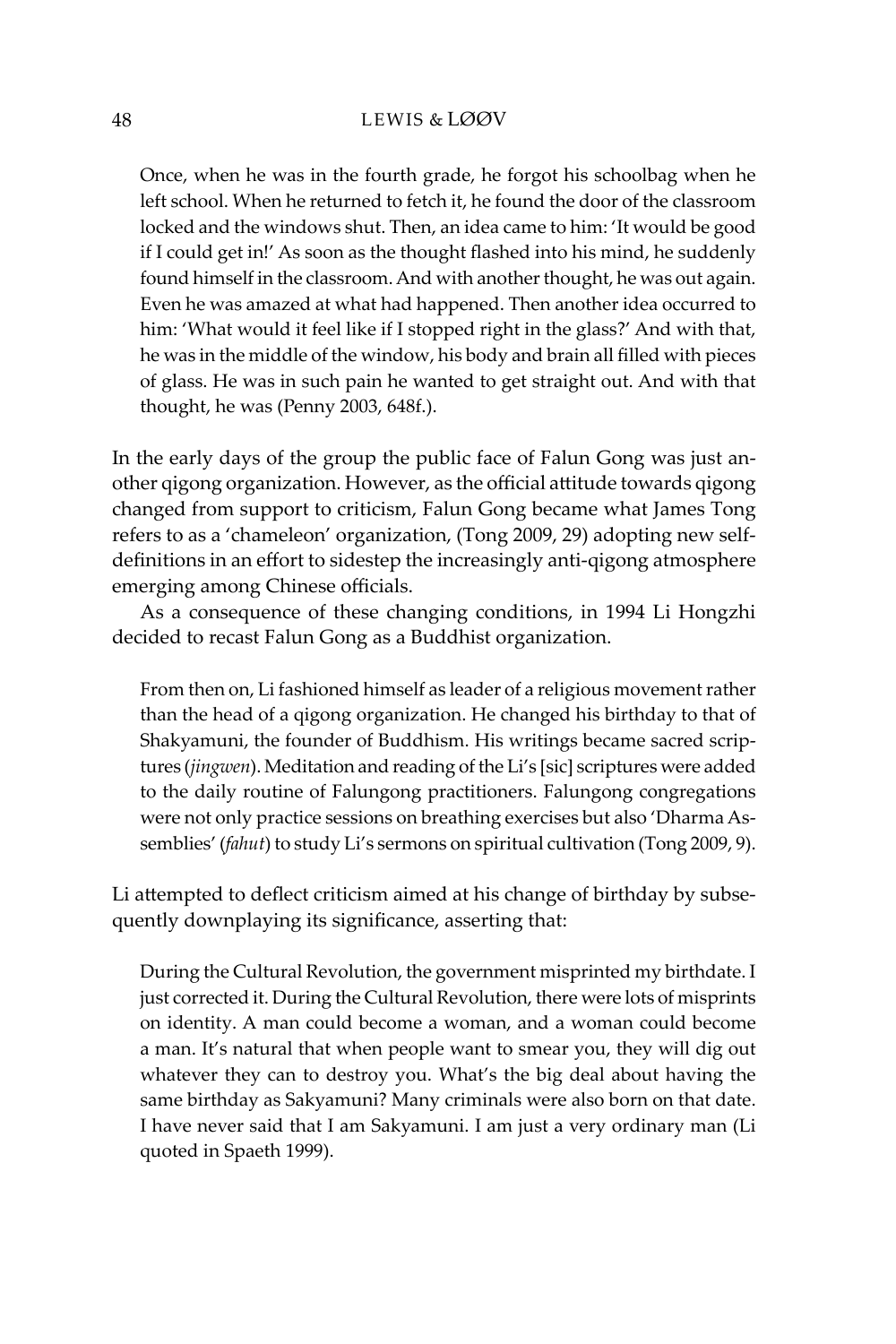Li was over forty years old when he 'corrected' his birthdate. So one might ask why he chose to wait until 1994, the same year in which he 'declared that he would devote his time to the study of Buddhism' (Tong 2009, 9) to correct his birthdate. After he changed the year of his birth, Li's birthdate corresponded with the date Buddha's birthday was celebrated.

Li Hongzhi's expanded self-presentation was also evident in an interview in the Asian edition of *TIME Magazine* (10 May 1999) that was conducted in the immediate wake of the movement's suppression in China:

| TIME: | Are you a human being?                |
|-------|---------------------------------------|
| Li:   | You can think of me as a human being. |

Here Li is implicitly claiming to be from a higher spiritual level, masquerading as a human being. This implicit claim is evident in more than a few of Li's other statements. To refer again to his TIME interview:

TIME: Are you from Earth? Li: I don't wish to talk about myself at a higher level. People wouldn't understand it.

This part of the interview immediately follows a discussion of Li's teachings about aliens, meaning that the interviewer is asking him whether he is an extra-terrestrial. However, Li sidesteps the overt thrust of this question to imply that he is an interdimensional being whose true status is so exalted that ordinary, unenlightened people would be unable to comprehend it.

While the narrative of Li's tutelage under a series of spiritual masters in his early biography was clearly intended to provide him with a prestigious lineage, it seems that later in his career Li's expanding self-image prompted him to diminish the status of even these teachers so that they were merely following his original instructions:

Actually, everything that I have done was arranged countless years ago, and this includes who would obtain the Fa – nothing is accidental. But the way these things manifest is in keeping with ordinary humans. As a matter of fact, the things imparted to me by my several masters in this life are also what I intentionally arranged a few lifetimes ago for them to obtain. When the predestined occasion arrived, they were arranged to impart those things back to me so that I could recall my Fa in its entirety (Li 2001, 24).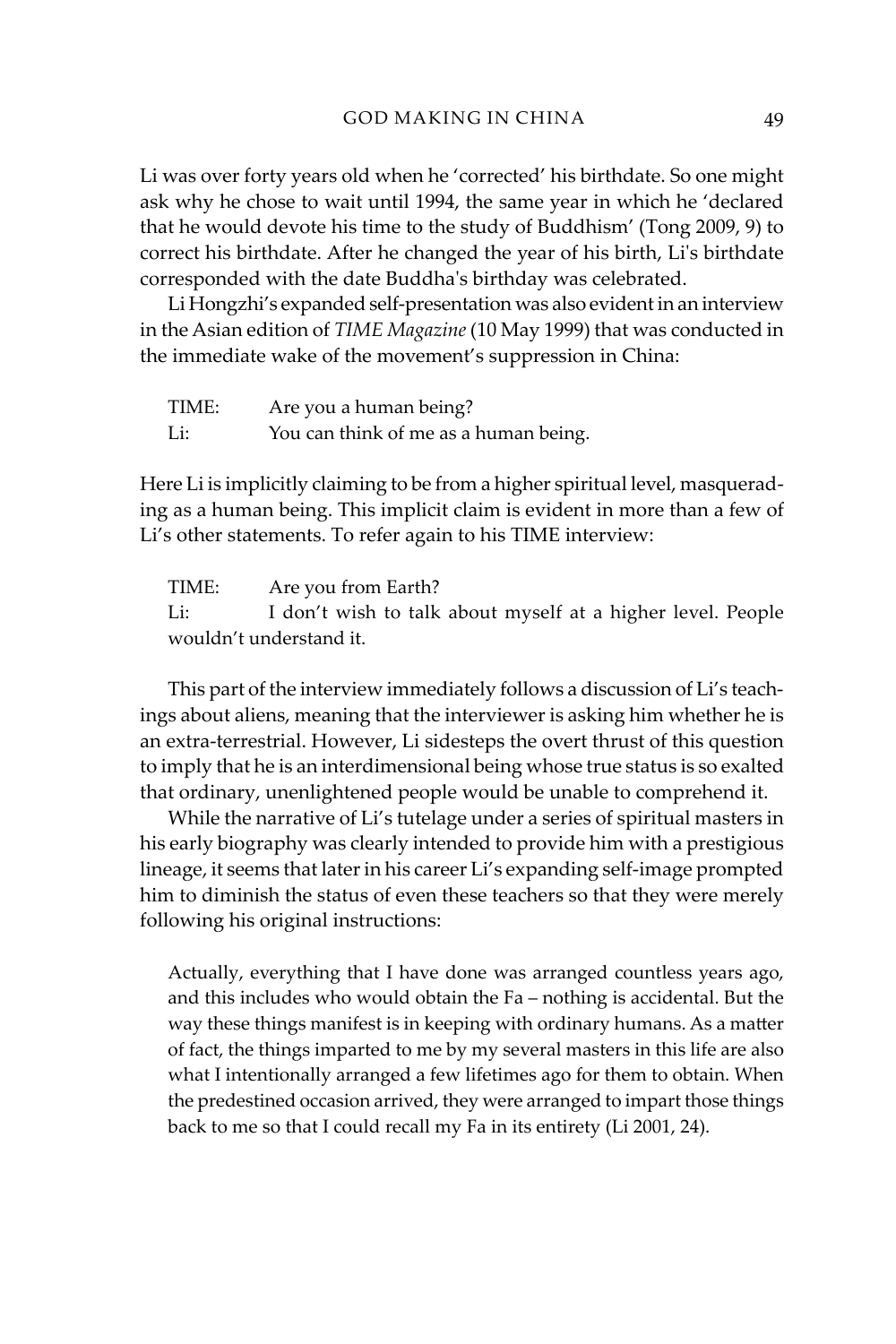However, Falun Gong can distance Li from the extraordinary claims of this hagiography by pointing out that the relevant document was not written by Li himself. His own writings imply that he is a kind of celestial *bodhisattva*  in the tradition of Mahayana Buddhism. In a 1998 message to his followers he stated that 'at present I have *once again* come to this world to teach the Fa ["law" or in the Buddhist context "Dharma"] … and directly teach the fundamental law of the universe' (Frank 2004, 236f., quoting from Li 2001, 53).

In terms of iconography the Falun Gong organization has also sold paintings of Li wearing Buddhist robes and standing on or sitting in a meditation posture – paintings that followers venerate (Tong 2009, 77) – and that clearly assimilate Li into the traditional iconography usually reserved for representations of Buddhist Bodhisattvas (e.g. https://www.tiantibooks.org/ products/copy-of-master-lis-picture-large).

It should also be said that the Falun Gong organization has not been shy about presenting Li as a divine saviour figure to the general public. Thus, for example, in the final scene of one of the group's 2019 Shen Yun performances,

… a huge tidal wave is set to destroy the city, but Master Li steps on stage, waves his hands, and sends the water back into the ocean, as… interdimensional wheels fly around in the sky. The spotlight shines on Li, unmistakably cast as a supernatural savior of mankind. Dancers gather near him to celebrate, holding a sign that reads 'Falun Dafa is Good,' and the curtain falls (Silverman 2019).4

Li Hongzhi was not, however, content to present himself as being on a par with figures like the historical Buddha. Eventually, one finds numerous places where he places his teachings – and by implication himself – high above Shakyamuni:

Throughout history, people have been studying whether what The Enlightened One taught is the Buddha Fa. The Tathagata's teaching is the manifestation of Buddha-nature, and it can also be called a manifestation of the Fa. But it is not the universe's true Fa, because in the past people were absolutely prohibited from knowing the Buddha Fa's true manifestation. The Buddha

<sup>4</sup> Other observers add that the tidal wave contains 'an ominous picture of Karl Marx' (Robertson 2019), and that Li Hongzhi appears as a 'deity, both Christ-like and Buddha-esque, descend[ing] from heaven, radiating yellow light… The savior had arrived; the day was saved' (Spera 2018).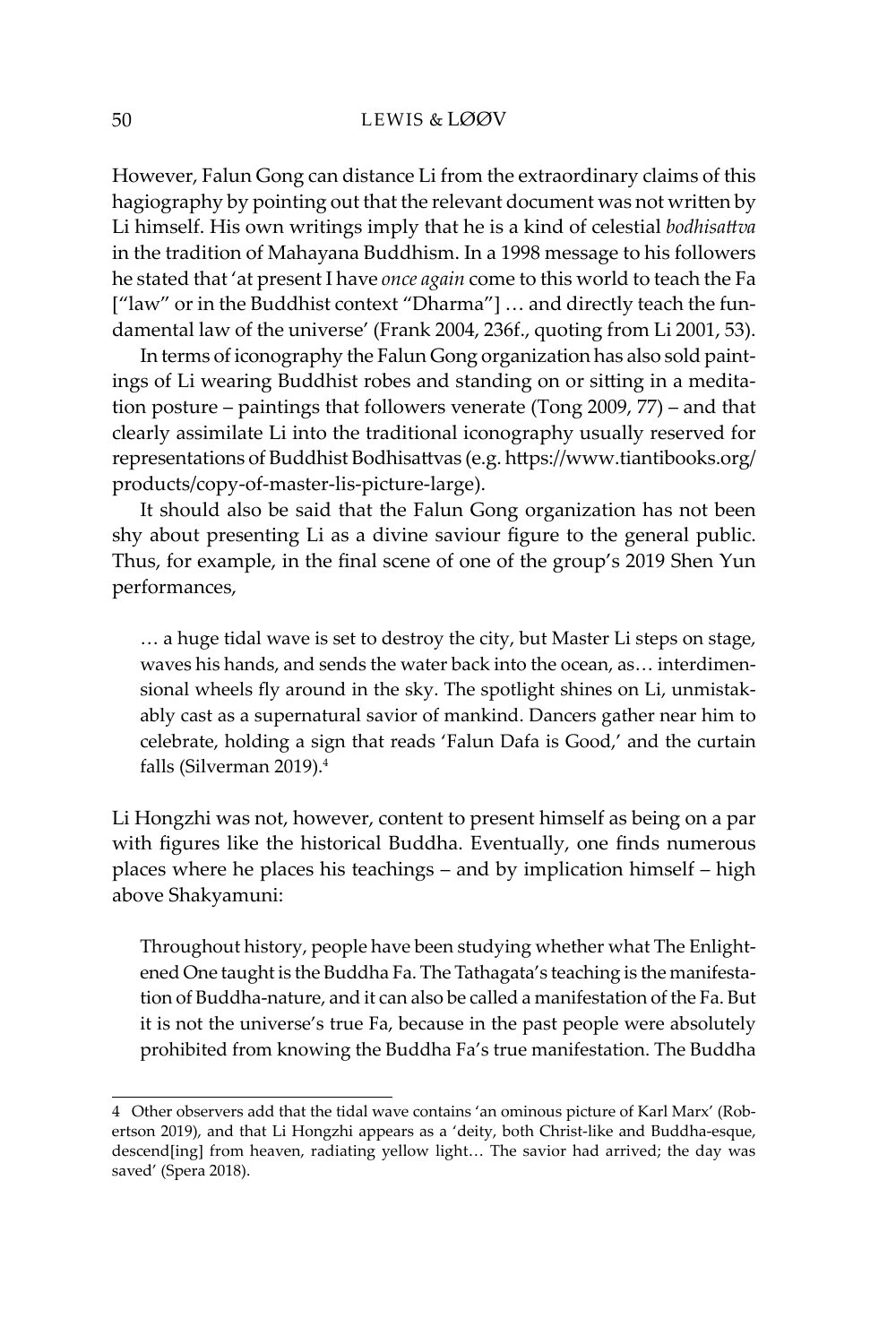Fa could only be enlightened to by someone who had reached a high level through cultivation practice, so it was even more the case that people were not allowed to know the true essence of cultivation practice. Falun Dafa has for the first time throughout the ages provided the nature of the universe – the Buddha Fa – to human beings; this amounts to providing them a ladder to ascend to heaven. So how could you measure the Dafa of the universe with what was once taught in Buddhism? (Li 2001, 11).<sup>5</sup>

And to go even further:

In July 1998, Li finally implied that he was the creator of the cosmos rather than merely the messenger bringing new revelations to mankind. He said: 'No matter how great the Law is, I am not within it. Except for me, all beings are in the law. That is to say, not only are all beings created by the Law, but also the circumstance all of you live in is created by the Law.... The Law covers the Buddhas, the Dao and all other kinds of gods whom you do not know. No matter whether you are Buddha, Dao or gods, only through the cultivation of Falun Dafa can you return to where you came from' (Li 1998, cited in Lu 2005).<sup>6</sup> ... This claim indicates that Li Hongzhi is superior to all beings; and, if there is an omnipotent god, it is Mr. Li himself (Lu 2005, 178).

Li's appropriation of the status of the highest god is also reflected in the Shen Yun song lyrics below, where he appears to have assumed the position of 'The Creator':

The Only Hope It was formed over the ages Five millennia of glory, in turmoil today The final stage now arrives For history holds: where there is creation, extinction Yet all hope is not lost The Creator has not forgotten mankind

<sup>5</sup> In addition to the Buddha, he also explicitly sets himself above Jesus. In this regard refer to Penny (2012b).

<sup>6</sup> The lecture from which Lu quotes here, 'The Buddha Law of Falun: The speech at the Falun Dafa assistants meeting in Changchun 1998', appears to have been removed from the web, but Li made the same sort of claim during that same year in Switzerland: '[W]hether it be Jesus or Shakyamuni, they are, after all, enlightened beings of a small scale. I'm not inside the cosmos, so I can resolve problems of the lives at different levels and in different cosmic bodies of the cosmos' (Li 1998).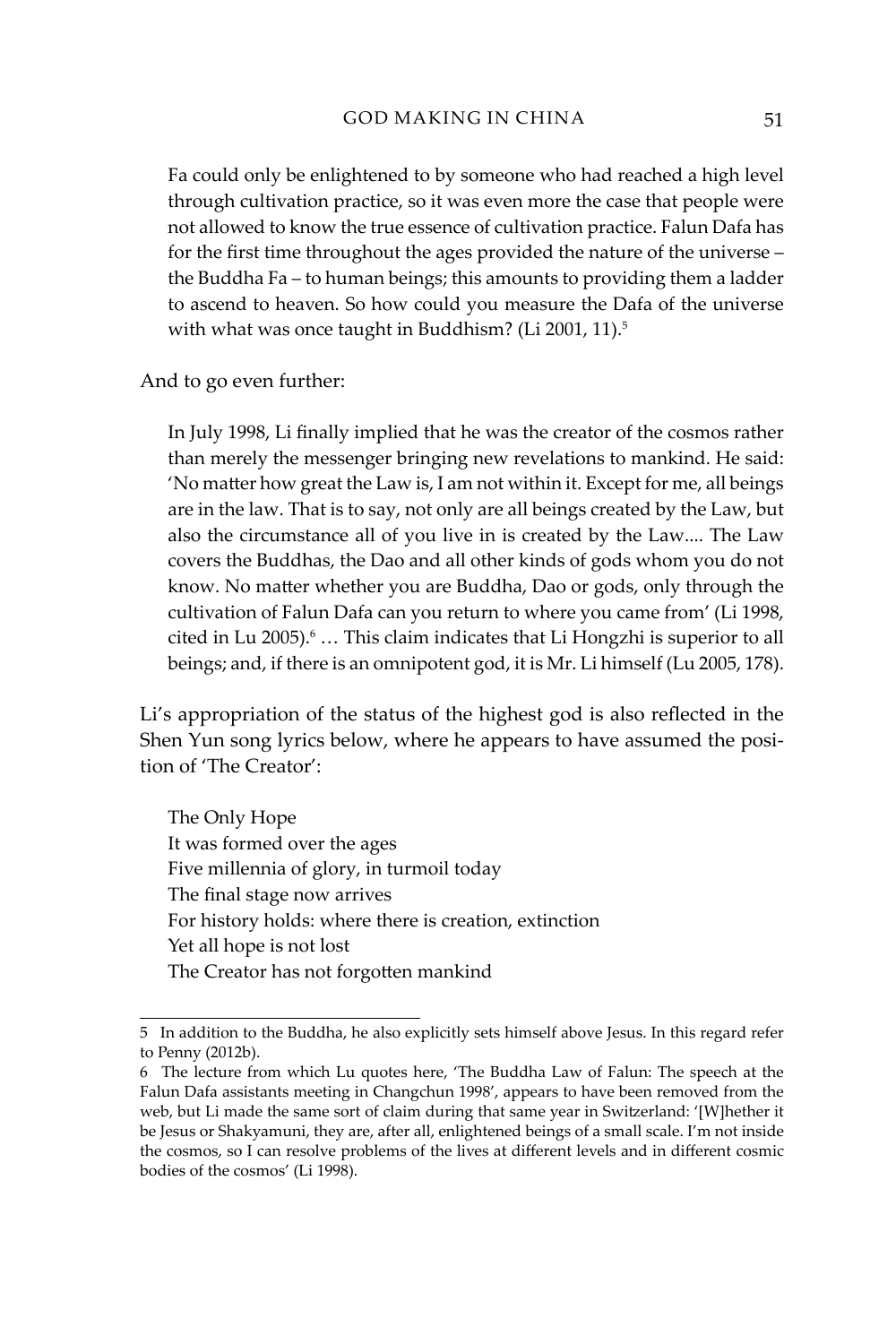But in this illusory place, you must see the truth In the followers of Dafa lies the lone hope of salvation (Anonymous 2011).

It turns out one can find so many places in Li Hongzhi's books and lectures where he implicitly or explicitly claims his own divine status that it would take a thesis-length treatment to recount them all. However, it is interesting to reflect upon Li and Falun Gong's reasons for resorting to deification. Why did this occur in the Falun Gong movement as opposed to other qigong groups? The answer to this question may bring us closer to some theoretical elements of deification.

#### **Deification: some theoretical fragments**

Observers have noted processes of deification in every major religious tradition. But such commentary is often shallow and judgemental. For analytical purposes, however, a major weakness of both wo/man-in-the-street and journalistic explanatory inferences is that they often utilize a one-sided model of attribution. Minus the social contexts in which both Frederick Lenz and Li Hongzhi are embedded, their gradual evolution from (apparently) humble teachers of meditation and qigong into self-declared divinities seems driven by an entirely internal mechanism – the straightforward unfolding of megalomaniacal personality types.

Even scholars of religion sometimes proffer explanatory schemes based on intrinsic psychological tendencies, as when the prominent Japanese scholar, Shimazono Susumu, asserts that Shoko Asahara and his group, Aum Shinrikyo, exhibited anti-social traits 'from the very beginning' (1995, 400), an attribution of origins shared by the British Japanologist, Ian Reader (2000). This implies that the seeds of Aum's violent climax – the poison gas attack on the Tokyo subway system or potentially, another event of comparable horror – were lodged in Asahara's persona from the very beginning. Parallel to Lenz and Li, Asahara had a similarly enlarged sense of self, as reflected in his book, *Declaring Myself the Christ* (1992), in which he highlights the parallels between himself and Jesus of Nazareth.

Critics of non-mainstream religious groups tend to fall back on this single-factor naive attribution of motive, in part because it dovetails nicely with their critical portrayal of leaders of new religions as morally defective manipulators (Lewis 1989, 394). In this view followers are innocent dupes or at the very least largely passive victims – guru worshippers in the thrall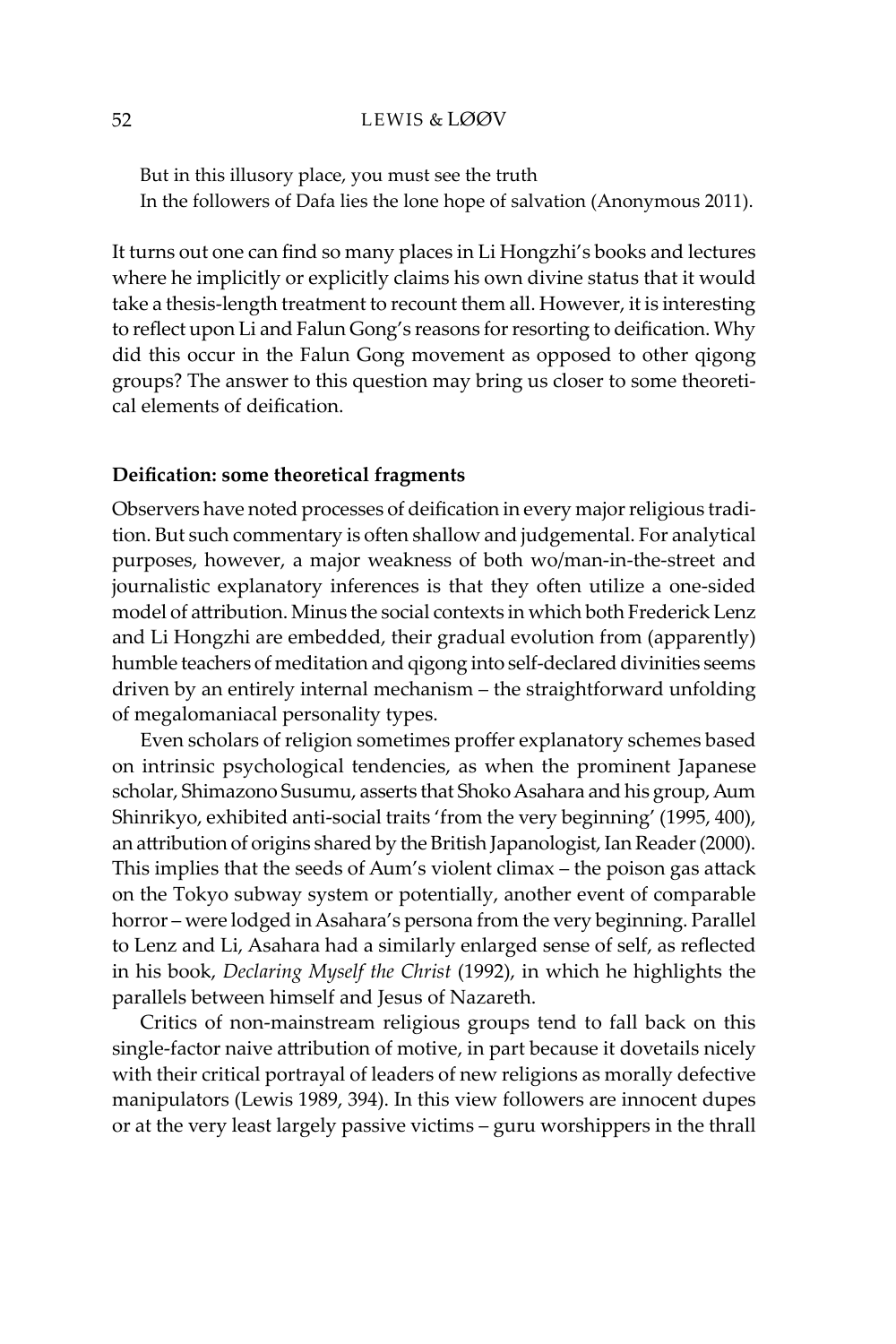of charismatic leaders (Jones 2008, 72).7 This kind of portrayal reflects a strategy of 'cognitive distancing' (Chidester 1991), placing alternative spiritual claims beyond the pale and thus saving us the trouble of taking them seriously. The reality, however, is often much more nuanced.

In part a reaction to this simplistic Svengalian judgement call, academic researchers have called attention to factors in the environment that tend to shift the analysis from a narrow focus on the leader. Thus, in the case of Aum Shinrikyo's violence, Martin Repp points out a variety of ways in which Shimazono and Reader share a 'significant tendency to decontextualize Aum and the Aum incident' (2011, 155) and highlights environmental factors that should be taken into account in any comprehensive analysis of Asahara and the Aum incident. However, this style of analysis can be taken to an extreme, such that it can operate as an implicit apologetic (Robbins 2002, 58). Any complete analysis must thus necessarily situate itself in the middle, placing one foot on each side of this dynamic process.

David Bromley outlines a series of stages through which episodes of NRM mass violence develop. Bromley's variant on conflict amplification is useful as a metaphorical description of the process of divinization:

(1) latent tension, in which the foundational logic and organization of movement and society stand in contradiction to one another, although there may not be direct engagement; (2) nascent conflict, in which emergent, bilateral conflicts are not articulated in ideological terms, future adversaries have not mobilized organizationally, and parties therefore orient toward one another as 'troublesome'; (3) intensified conflict, in which there is heightened mobilization and radicalization of movements and oppositional groups, entry of third parties, and orientation by parties toward one another as 'dangerous'…; and (4) dramatic denouement, in which polarization and destabilization of dangerous relationships lead to orientation by parties as 'subversive' and to projects of final reckoning intended to reverse power and moral relationships… (Bromley 2011, 16).

What is clear from this outline is that such conflicts are dyadic – dependent on the actions and reactions of each side – and that they are dynamic and processual. Bromley's theory states that these steps are not inevitable. Just as conflict can be resolved at each stage, there are different stages in a process of divinization, and different degrees to which a religious leader may be regarded as divine.

<sup>7</sup> An attribution to AUM members insightfully criticized by James W. Jones (2008, 72).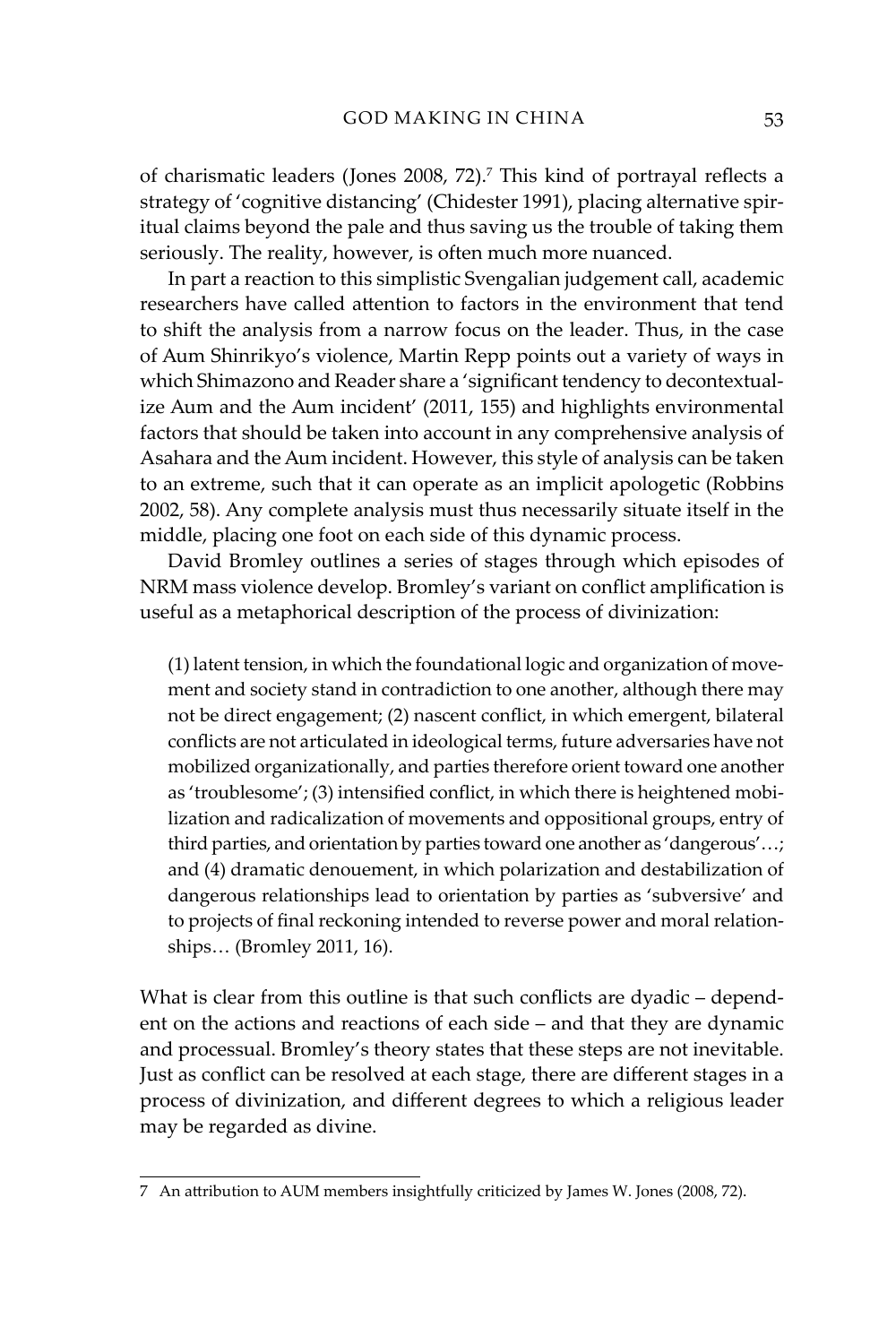The conflict with the People's Republic of China indirectly contributed to strengthening the messianic and sectarian aspects of Falun Gong. In 1999 the conflict between the Chinese government and Falun Gong intensified following a series of demonstrations arranged by Falun Gong practitioners against the People's Republic of China. On 25 April 1999 a large demonstration was held outside Zhongnanhai in central Beijing in reaction to how a Falun Gong protest in Tianjin had been handled by the Public Security authorities a few days before. Falun Gong was subsequently banned by the Chinese authorities (Penny 2012a, 56f). The apotheosis of Li can in part be seen as a way of responding to and coping with the difficulties Falun Gong has met as a result of the anti-Falun Gong campaign. The repression of Falun Gong is seen as evidence of the demonic forces of society that threaten the Great Law (Palmer 2019, 56). Isolation is not part of the doctrine, but an effect of the anti-Falun Gong campaign. In the face of the isolation, harassment, and sufferings of followers in China, bestowing their leader with divine features provides Li and Falun Gong with an absolute legitimacy. Repression increases sectarianism; sectarianism increases repression. It is well known that leaders tend to become more popular in times of crisis (Mueller 1970). Divinization can be seen as a strategy to gain absolute legitimacy and endure – and indeed find spiritual significance in – the hardships experienced by Falun Gong practitioners.

To now come full circle and refer back to Dr Lenz, what is missing from the series of *Yoga Journal* ads we discussed earlier is his audience of students and the dyadic, $^8$  relational context which nurtured the progressively growing sense of his own divinity. Each instantiation of Lenz's persona in the sequence is metaphorically parallel to each of Bromley's stages. And like the social conflicts analysed by Bromley, one needs the dynamic interaction between both sides of the dyad to move forwards to the next step.

As most people who have taught spiritual disciplines (as well as some who teach secular subjects) have experienced, one easily becomes the target of a variety of projections and exaggerated expectations. While many of these projections feel good because they stroke the teacher's ego, one must disabuse students of their expectations that the teacher is more spiritual than is actually the case.

Unfortunately, it is not so rare that some teachers cave into these projections. They then try to live up to raised expectations by presenting students

<sup>8 &#</sup>x27;Dyadic' obviously refers to the initial relationship between teachers and their students. Assuming a group expands beyond this first stage, new levels emerge within the group that 'complexify' these interactions, such as the body of followers that Weber referred to as the 'charismatic aristocracy' (Jossee, 2017).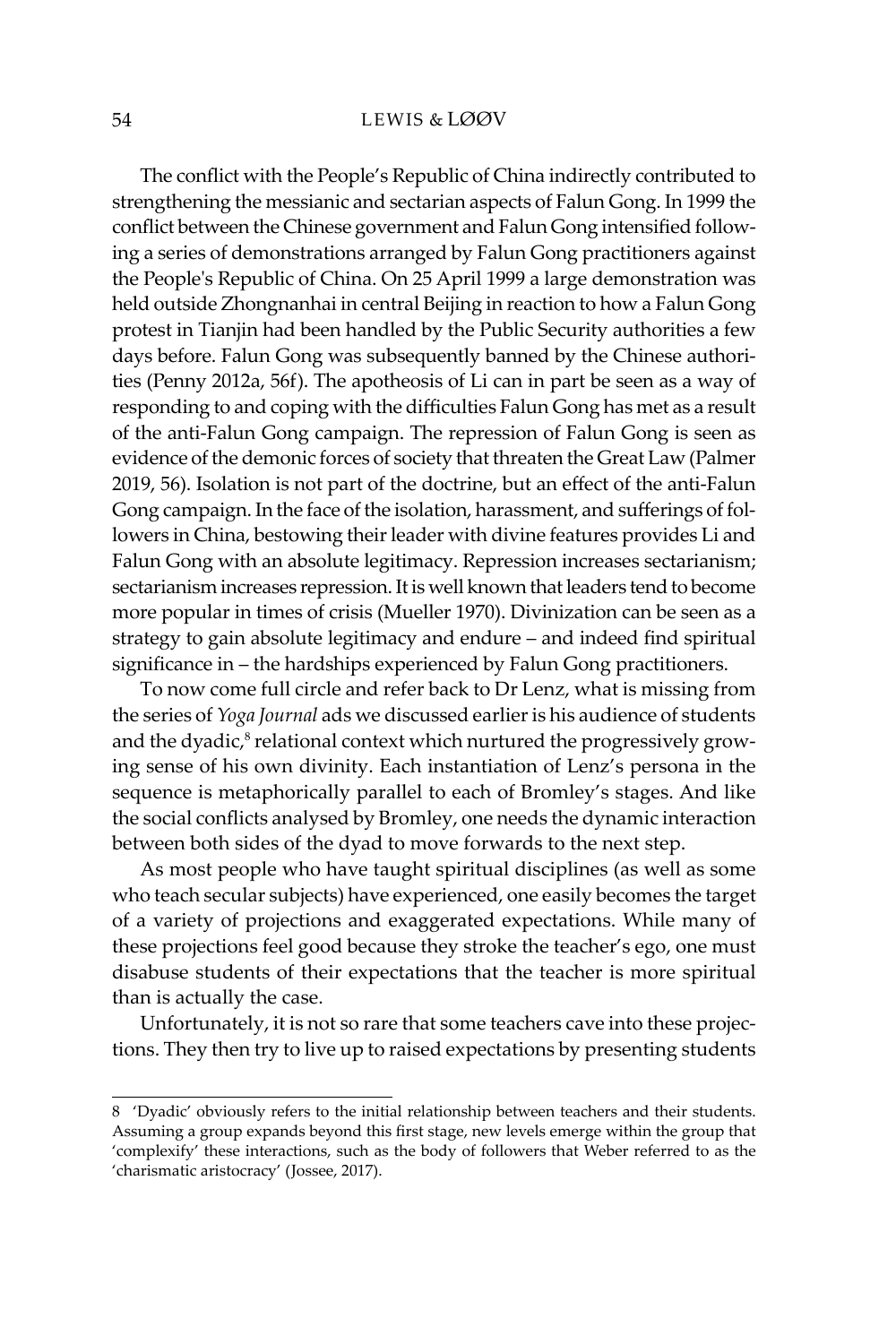with an incrementally holier persona. In Roy Wallis's words the leader 'seeks to realise in his behaviour the powers and status with which he has been credited, to live up to the image with which he has been endowed' (1982, 38). Students can respond to the teacher's new persona by further raising expectations. The teacher can then respond accordingly by ramping up the apparent holiness of their persona yet further. This continues in seesaw fashion until the façade crashes, or the teacher embraces full divinization, as in the cases of Dr Lenz and Li Hongzhi.

An important point to realize here is that although the person who is the focal point of this process enjoys certain psychological and often some temporal benefits, they are (at least at the beginning) every bit as much a victim of this dynamic as their followers. In Lenz's case he met his end in a very strange suicide in the midst of what appeared at least from the outside, a highly successful career (Lei 1998).

Theory related to deviance amplification also provides us with some insights relevant to deification. Deviance amplification postulates a distinction between 'Primary Deviance' and 'Secondary Deviance', the latter being 'the behavior and experience…which follow the real or imagined response of others (awareness, labelling and the application of social sanctions) to the [initial] deviation and the individual's own interpretation of its significance' (Petrunik 1980, 217). This process was articulated within labelling theory (Wilkins 1965), and originally applied to such behaviours as delinquency, alcoholism, and mental illness, this feedback-loop effect could (minus the negative connotations of 'deviance') be applied to an interpretation of the deification process. However, deviance amplification, though it captures the 'amplification' of the teacher's persona less cynically than popular anti-cult interpretations, tends to downplay essential aspects of the process, such as the role of the other half of the dyad – the teacher's students.

If followers are 'dupes', as the cult stereotype has it, that still leaves the mechanism of students' susceptibility to a teacher's 'trickery' unexplained. Psychoanalytic projection is a popular option: in this reading followers project an unfulfilled need for a father/mother figure onto the teacher, and then adopt infantilized roles as obedient children (e.g. Downton 1973, 225). When we project our ego ideal onto the leader, they in effect relieve us of the burden of failing to live up to these ideals. Instead, we are only required to follow the leader (Wallis 1993, 171).

An alternative, non-psychoanalytic model for understanding how students might amplify a teacher's insightfulness is provided by the so-called 'Dr Fox Effect' (Ware and Williams 1975). The Dr Fox Effect refers to an ex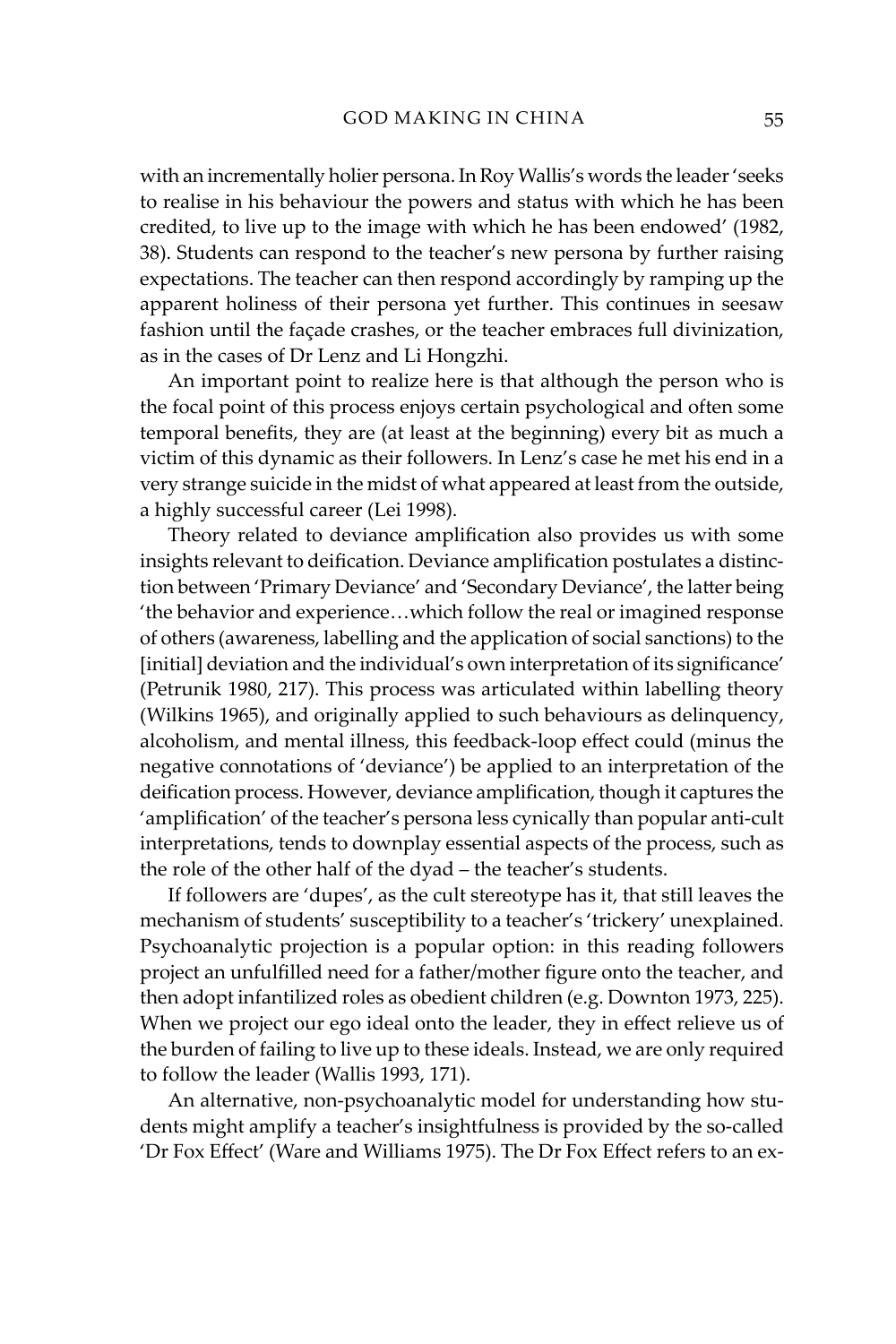periment originally carried out at the USC School of Medicine in 1970. Two speakers gave lectures to an audience of psychologists and psychiatrists on Game Theory. One of the lecturers was an actual expert, while the other was an actor who was given the name Dr Myron L. Fox, who had supposedly graduated from the Albert Einstein School of Medicine.

The experimenters created a meaningless lecture and coached the actor to deliver it 'with an excessive use of double talk, neologisms, non sequiturs, and contradictory statements.' At the same time, the researchers encouraged the actor to adopt a lively demeanor, convey warmth toward his audience, and intersperse his nonsensical comments with humor. The actor fooled not just one, but three separate audiences of professional and graduate students. Despite the emptiness of his lecture, fifty-five psychiatrists, psychologists, educators, graduate students, and other professionals produced evaluations of Dr. Fox that were overwhelmingly positive. The disturbing feature of the Dr. Fox study, as the experimenters noted, is that Fox's nonverbal behaviors so completely masked a meaningless, jargon-filled, and confused presentation (Merritt 2008, 242).

The Dr Fox Effect is an amplification of the 'Halo Effect' (Feeley 2002), in which extraneous impressions (such as an attractive appearance) cause observers to rank someone higher (e.g. on competency) than they might otherwise merit. In the case at hand students find themselves drawn to the personal charisma of a teacher, an attraction for which one does not have to postulate explanations based on psychoanalytic mechanisms.

We should here note in passing that in Max Weber's analysis what we might term 'garden variety' charisma already contains more than a hint of divinization. For Weber charisma applies

…to a certain quality of an individual personality by virtue of which [they are] set apart from ordinary [people] and treated as endowed with supernatural, superhuman, or at least specifically exceptional powers or qualities. These are such as are not accessible to the ordinary person, but are regarded as of divine origin or as exemplary, and on the basis of them the individual concerned is treated as a leader (1964, 358).

We should also ask other sorts of questions about follower motivations for building up a teacher. In an important analysis of L. Ron Hubbard's hagiography Dorthe Refslund Christensen describes how the Church of Scientology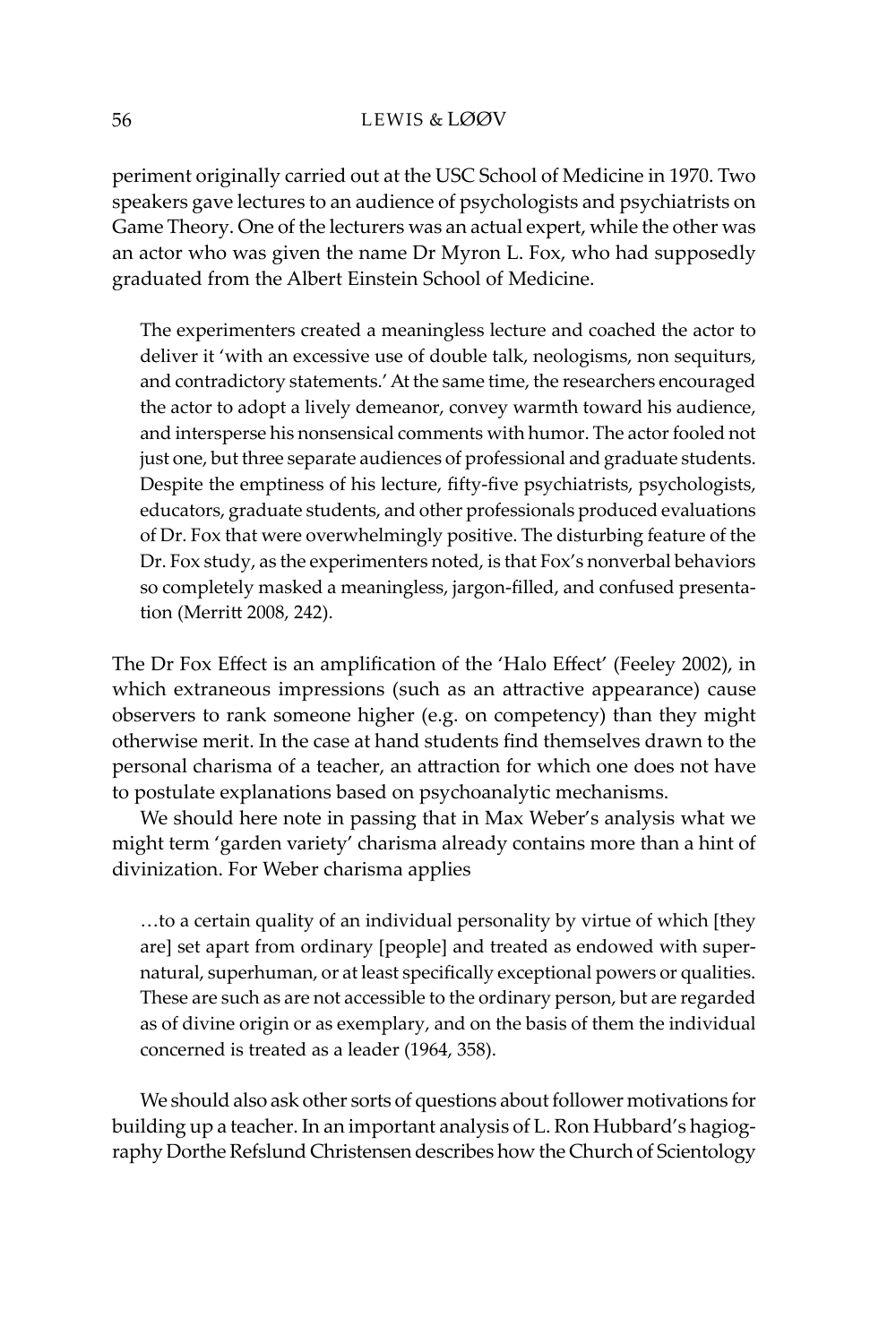continues to idealize the founder as the brilliant, never-equalled source of Scientology's teachings. 'He is not a figurehead with no significance; he is the only ultimate source and legitimizing resource of the religious and therapeutic claims of the church… Hubbard is, at one and the same time, an ordinary human being and a superhuman being with special, non-ordinary qualities' (2005, 227, 249). Even long after his passing Scientologists continue to exalt Hubbard, because doing so legitimates their practice of Scientology.

Followers also want to build up the stature of their leaders before they pass away and will sometimes actually prompt leaders to embrace additional amplifications of their status and authority. In the case of Knutby Filadelfia, a small Pentecostal community in Sweden, members of Åsa Waldau's community (in her telling) persuaded her that she was the Bride of Christ described in various places in the New Testament. In Liselotte Frisk's account (2018)

This belief originated in a question brought up for discussion during the late 1990s, namely if the bride of Christ really should be interpreted as The Church, like most Christian congregations teach, or if it could be a human woman. Pastor Helge Fossmo's statement to Åsa is today quite famous: 'If the bride of Christ is a woman, then it must be you.' Åsa Waldau claims that she thought it to be her duty to try within her if there could be any truth in this suggestion and that she did reflect upon this matter for a while, but says that the whole idea came from Helge Fossmo and not from her (Waldau 2007).

Thus, like the Church of Scientology, members of Knutby Filadelfia desired to perceive themselves as a special group, which they proceeded to do by persuading their leader to assume an exalted status. Early companions who encourage leaders to perceive themselves as 'someone special' are often crucial in their assumption of having an extraordinary role or status (Wallis 1993, 172; Tumminia 2005, 54–55). It is rare that this kind of prompting by followers is quite so explicit, but an unspoken version of the same expectation is at work whenever spiritual leaders begin responding by amplifying their own holiness: '[F]ollowers … pressure their leader for displays of power, demand to see the extraordinary, which is reciprocated with awe and devotion' (Tumminia 2005, 52).<sup>9</sup>

<sup>9</sup> Both Eileen Barker (1993) and Lorne Dawson (2011) insightfully discuss the process of accepting a leader's charismatic authority in terms of a relatively static set of social conditions. However, there is a useful description of the dynamic, interactive process by which David Berg came to accept a prophetic role in Roy Wallis's important article on the social construction of charisma (1982), and Paul Jossee paints a fine-grained portrait of how John de Ruiter came to accept an exalted spiritual status in his 'Max Weber's Disciples' (2017). Another useful reference is Diana Tumminia, *When Prophecy Never Fails: Myth and Reality in a Flying Saucer Group* (2005).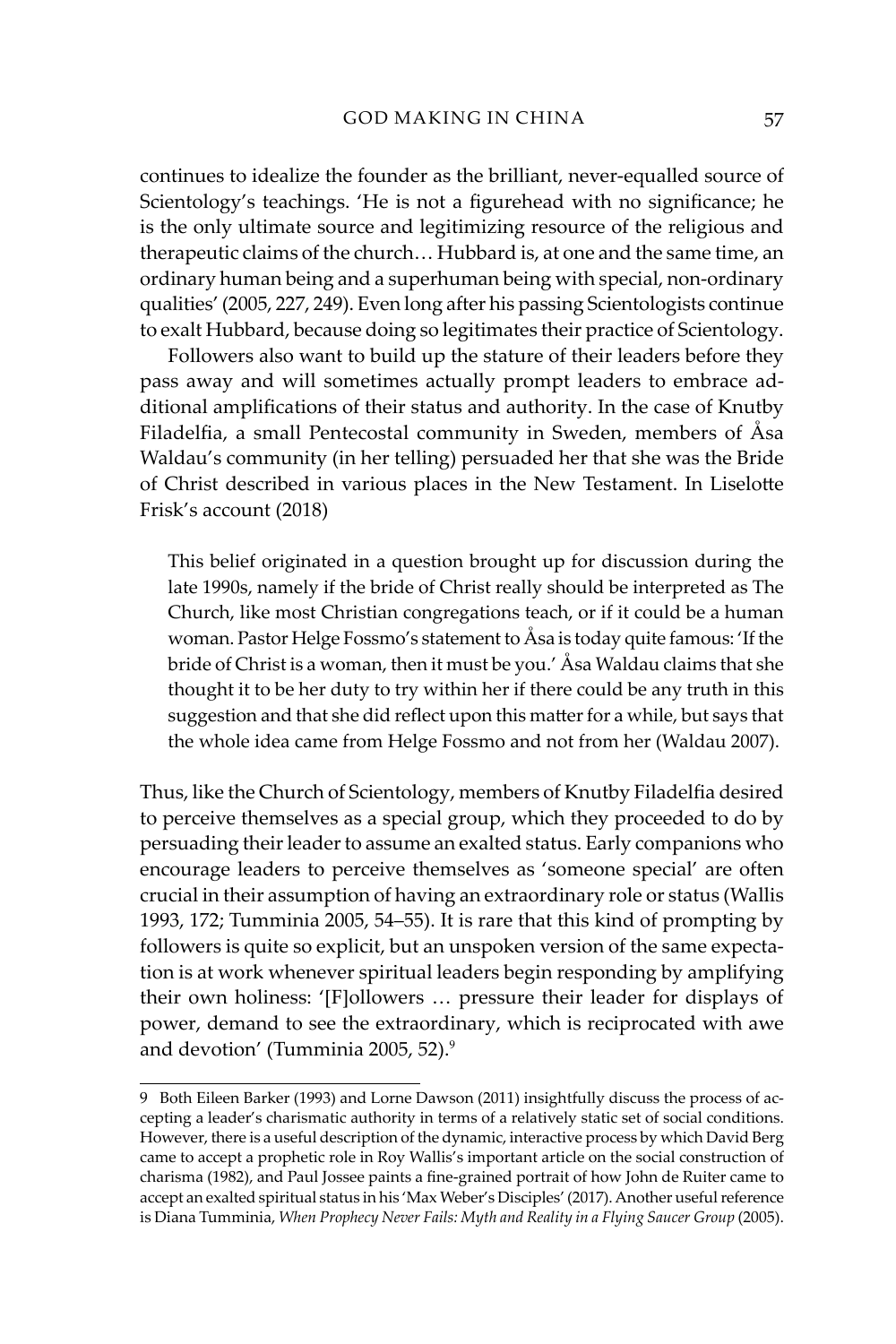For the process of divinization to evolve beyond the experience of simple charisma, the group needs to at least partly close ranks so that core followers have movement spaces within which they can interact with other followers, free from the sceptical gaze of outsiders – which is a different but related variant of Fantasia's and Hirsh's notion of movement 'free spaces' (1995). This is another way of saying that outsiders provide insiders with a reality-testing feedback loop, preventing them from going overboard in the subculture that is emerging around the spiritual teacher. This semi-segregated milieu is necessary before followers embrace such radical teachings as that their human teacher is themselves a god. When this separation becomes extreme, it is referred to as a social implosion (not in Jean Baudrillard's sense) or social encapsulation (cf. Dawson 1998, fifth chapter). At the same time the teacher also reduces or cuts themselves off from interactions with outsiders who might disabuse them of their growing sense of spiritual self-importance. Many groups isolate themselves physically, while others cultivate a sense of themselves as a distinct community and spiritual elite that while in this world symbolically sets itself apart from it (Dawson 1998, 148). This observation can be extended to the elite group implied by the sharp distinction Li Hongzhi draws between Falun Gong practitioners and 'ordinary people'.

#### **Concluding remarks**

In the above discussion we have not pretended to lay out an integrated model of the divinization process. Rather, we have isolated certain aspects of deification and applied theoretical elements that seem to fit different phases of the process. Part of the problem is that differing theoretical frames can sometimes be applied to the same aspect of divinization. And while different cases of deification share commonalities, there are also enough variations that, taken together, they resist any straightforward homogenization. This variability makes one or another explanation seem preferable in different instances.

Nevertheless, we have emphasized the more general point that deification can never be considered in isolation from social interaction. Deification is a dynamic dyadic process which seesaws between leaders and followers, gradually building as the process cycles across time. To borrow Wallis's core insight about charisma and apply it here, deification 'is essentially a relationship born out of interaction between a leader and his followers' (1982, 26). Many analysts, especially psychologically oriented critics but also certain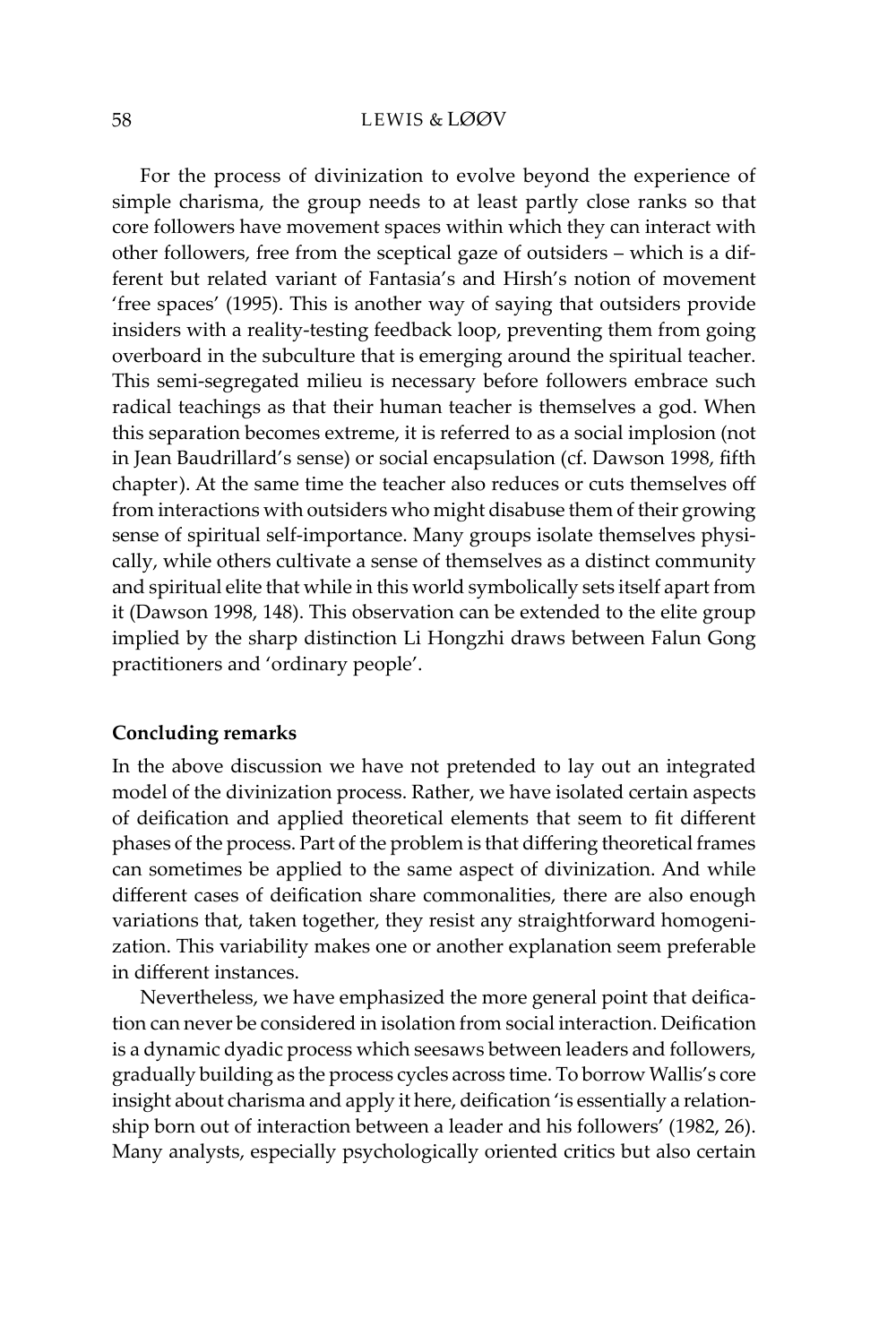mainstream NRM researchers, miss or downplay the central importance of the charismatic bond in the divinization process.

Divinization is a gradual process, with claims towards divinity typically amplifying over time. A similar dynamic can be seen in processes of conflict augmentation and the more extremist claims and actions of some religious groups. There are different stages in a process of divinization. A religious leader may go through only some initial stages or claim the status of a supreme god. This also points to the fact that some religious traditions enable many different modes of divinity, and that some traditions do not necessarily draw a sharp distinction between gods and humans.

We have further indicated that a greater or lesser degree of social separation – tending towards social implosion (or social encapsulation) – seems necessary before the amplification process veers from garden variety charisma to become deification. Sectarianism protects the group and leader from criticism by mainstream society. External threats like hostility or straightforward repression by mainstream society can act as catalysts for divinization. A strong leader with a divine providence affords the group an absolute legitimacy that helps the followers cope with hardship.

Finally, we have argued that a theory of deification needs to be sensitive to cultural and religious context. 'God' may carry a range of different meanings, both as an analytical concept and as an insider term. Our empirical material primarily relates to the Chinese context, and we would welcome further efforts to theorize based on other cases.

\*\*\*

JAMES R. LEWIS is Professor of Religious Studies at Wuhan University, China. Email: jrlewis@rocketmail.com

MARGRETHE LØØV is Associate Professor of Religious Studies at NLA University College, Oslo, Norway. Email: Margrethe.loov@nla.no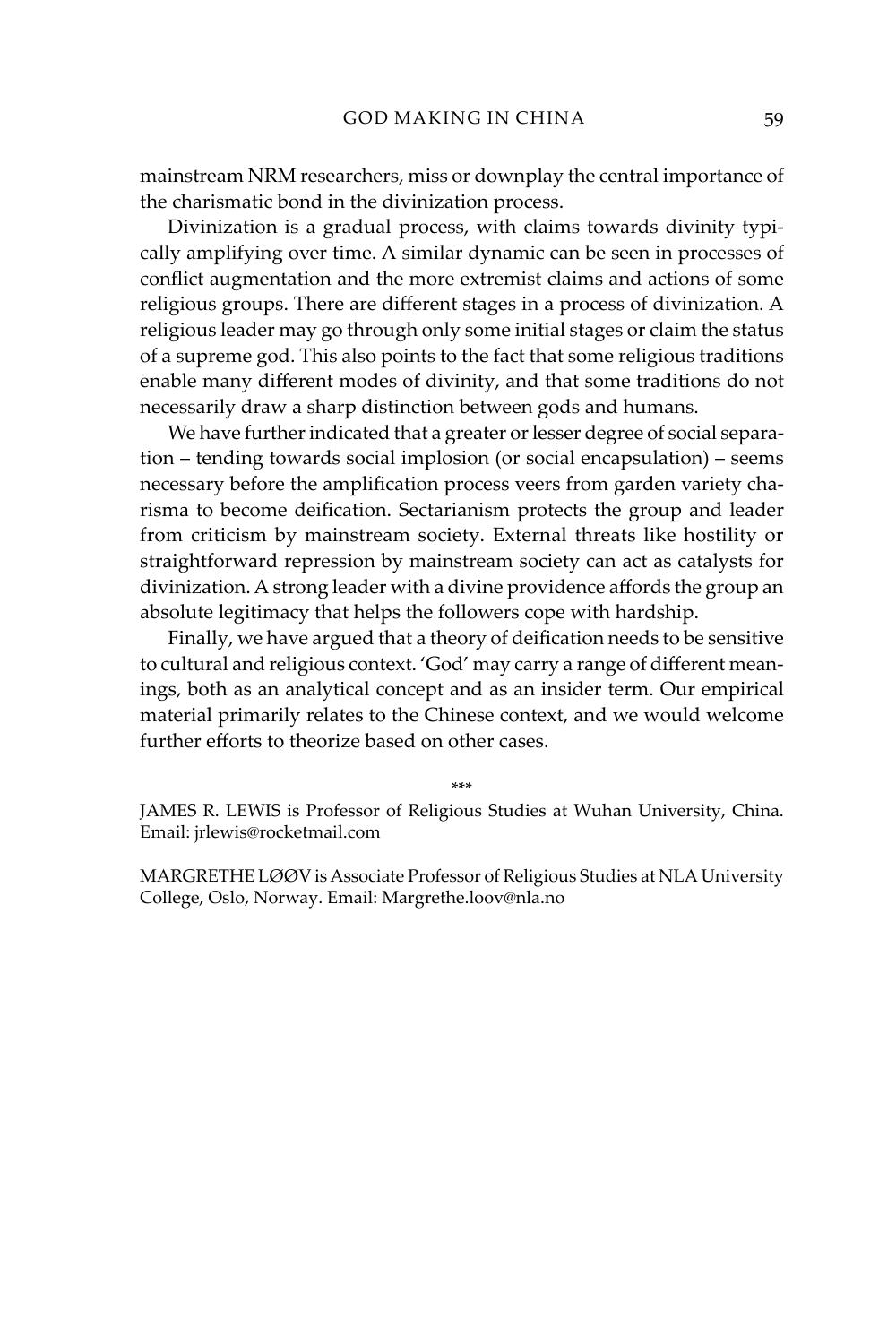# *References*

#### **Anonymous**

2011 Shen Yun Song Texts. https://www.shenyun.com/explore/view/ article/e/vNf2hNP44b4/lyrics.html. Accessed: 4 January 2020.

## **Asahara, Shoko**

1992 *Declaring Myself the Christ: Disclosing the True Meanings of Jesus Christ's Gospel*. AUM Publishing Company

#### **Barker, Eileen**

1993 Charismatization: The Social Production of 'an Ethos Propitious to the Mobilisation of Sentiments. - Eileen Barker, James A. Beckford & Karel Dobbelaere (eds), *Secularization, Rationalism and Sectarianism: Essays in Honour of Bryan R. Wilson*, 181–201. Oxford: Clarendon Press.

## **Bromley, David G.**

2011 Deciphering the NRM-Violence Connection. – James R. Lewis (ed.), *Violence and New Religious Movements.* New York: Oxford University Press. DOI: 10.1093/acprof:oso/9780199735631.003.0001

#### **Burke, Tony**

2009 The Childhood of the Saviour (Infancy Gospel of Thomas): A New Translation. http://www.tonyburke.ca/infancy-gospel-of-thomas/ the-childhood-of-the-saviour-infancy-gospel-of-thomas-a-newtranslation/ Accessed: 20 December 2019

## **Chen Na, Fan Lizhu and Chen Jinguo**

2018 The Birth of a New Religion: The Development of The Confucian Congregation in Southeast China. - Sébastien Billioud (ed.), *The Varieties of Confucian Experience: Documenting a Grassroots Revival of Tradition*, 17–60. Leiden: Brill. DOI: https://doi.org/10.1163/9789004374966\_003

#### **Chidester, David**

1991 *Salvation and Suicide: An Interpretation of Jim Jones, the Peoples Temple, and Jonestown*. Bloomington and Indianapolis: Indiana University Press.

#### **Christensen, Dorthe Refslund**

2005 Inventing L. Ron Hubbard: On the Construction and Maintenance of the Hagiographic Mythology of Scientology's Founder. – James R. Lewis & Jesper A. Petersen (eds), *Controversial New Religions*, 227–258. Oxford University Press.

#### **Dawson, Lorne L.**

- 1998 *Comprehending Cults*. New York: Oxford University Press.
- 2011 Charismatic Leadership in Millennial Movements: Its Nature, Origins and Development. – Catherine Wessinger (ed.), *The Oxford Handbook of Millennialism,* 113–132. New York: Oxford University Press.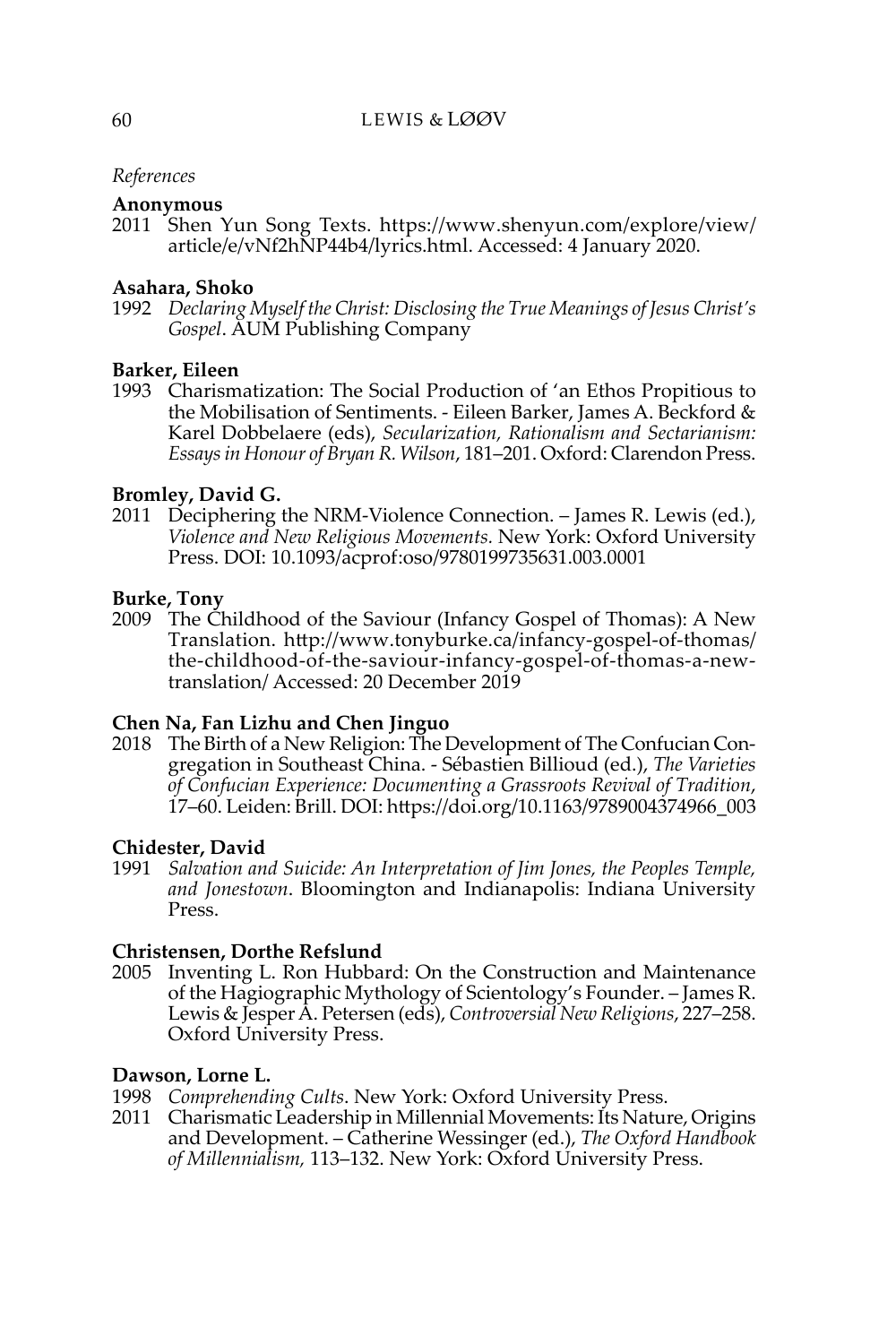#### **Downton, James V.**

1973 *Rebel Leadership*. London: Collier Macmillan.

#### **Dull, Jack**

1990 The Evolution of Government in China. – Paul S. Ropp (ed.), *Heritage of China: Contemporary Perspectives on Chinese* Civilization, 55–88. Berkeley: University of California Press.

#### **Dunn, Emily**

2015 *Lightning from the East: Heterodoxy and Christianity in Contemporary China*. Leiden: Brill.

#### **Fantasia, Rick & Eric L. Hirsch**

1995 Culture in Rebellion: The Appropriation and Transformation of the Veil in the Algerian Revolution. – Hank Johnston & Bert Klandermans (eds), *Social Movements and Culture*, 144–159. Minneapolis: University of Minnesota Press.

#### **Feeley, Thomas Hugh**

2002 Evidence of Halo Effects in Student Evaluations of Communication Instruction. – *Communication Education* 51 (3), 225–236.

#### **Folk, Holly**

2018 Protestant Continuities in The Church of Almighty God. – *Journal of CESNUR* 2 (1), 58–77. DOI: 10.26338/tjoc.2018.2.1.4

#### **Frank, Adam**

2004 Falun Gong and the Threat of History. – Mary Ann Tretreault  $\&$ Robert A. Denemark (eds), *Gods, Guns, and Globalization: Religious Radicalism and International Political Economy*, 233–266. Boulder, CO: Lynne Reiner Publishers.

#### **Frisk, Liselotte**

2018 Knutby Filadelfia: A Schismatic New Religious Movement Within the Pentecostal Context. – Jessica Moberg & Jane Skjoldli (eds), *Charismatic Christianity in Finland, Norway and Sweden: Case Studies of Historical and Contemporary Developments*, 137–158. New York: Palgrave MacMillan.

# **Goossaert, Vincent**

2008 Mapping Charisma among Chinese Religious Specialists. – *Nova Religio: The Journal of Alternative and Emergent Religions* 12 (2), 12–28. DOI: 10.1525/nr.2008.12.2.12

#### **Heggie, Rachel**

2017 *Where the Sacred and the Virtual Collide: The Church of Almighty God and Online Religion*. M.A. Thesis. Western Washington University.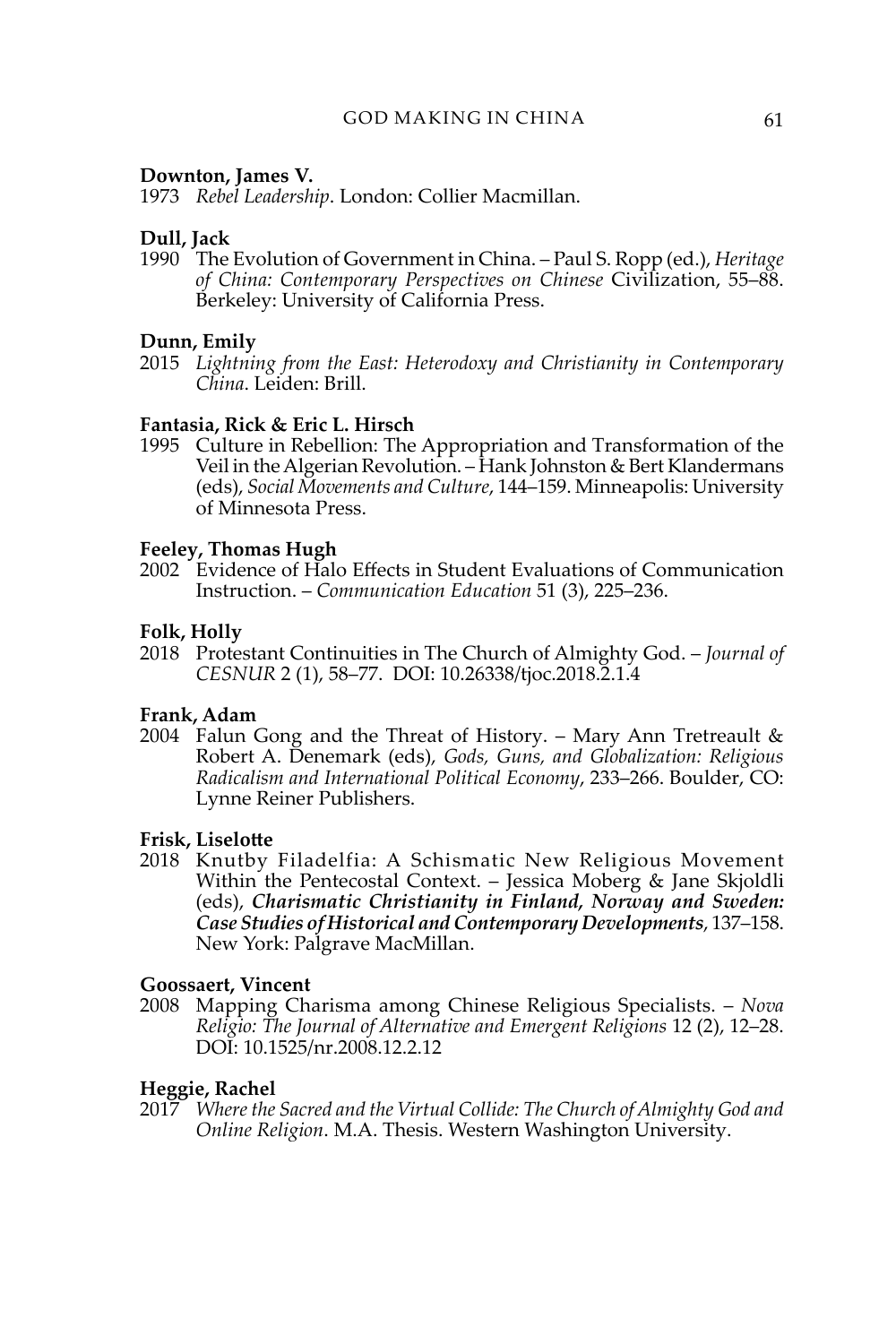# **Jones, James W.**

2008 *Blood that Cries out from the Earth: The Psychology of Religious Terrorism*. New York: Oxford University Press.

# **Joosse, Paul**

- 2014 Becoming a God: Max Weber and the Social Construction of Charisma. – *Journal of Classical Sociology* 14 (3), 266–283.
- 2017 Max Weber's Disciples: Theorizing the Charismatic Aristocracy. *Sociological Theory* 35 (4) 334–58.

## **Kilcourse, Carl S.**

2015 *Taiping Theology: The Localization of Christianity in China, 1843–64*. New York: Palgrave Macmillan.

# **Le Bon, Gustave**

2002 [1896] *The Crowd: A Study of the Popular Mind*. Mineola, New York: Dover Publications.

# **Lei, Richard**

1998 Controversial Guru Frederick P. Lenz III Dies at 48. *The Washington Post* (15 April).

## **Lewis, James R.**

- 1989 Apostates and the Legitimation of Repression: Some Historical and Empirical Perspectives on the Cult Controversy. – *Sociological Analysis* 49 (4), 386–96. DOI: 10.2307/3711224
- 2005 *Cults: A Reference Handbook.* Santa Barbara: ABC-Clio.

## **Li Hongzhi**

- 1996 Falun Dafa Lecture in Sydney. https://www.falundafa.org/book/eng/ lectures/1996L.html Accessed: 28 December 2019
- 1998 Teaching the Fa at the Conference in Switzerland. https://www.falundafa.org/book/eng/lectures/19980904L.html. Accessed: 5 January 2020
- 2001 *Falun Dafa: Essentials for Further Advancement*, updated translation, https://falundafa.org/eng/eng/pdf/jjyz\_en.pdf Accessed: 13 June 2015.
- 2002 *Zhuan Falun*. 1st translation edition. Taipei, Taiwan, ROC: Yih Chyun Book Company.

## **Lowe, Scott**

2011 Chinese Millennial Movements. – Catherine Wessinger (ed.), *The Oxford Handbook of Millennialism,* 307–325. New York: Oxford University Press. DOI: 10.1093/oxfordhb/9780195301052.003.0016

# **Lu, Yunfeng**

2005 Entrepreneurial Logics and the Evolution of Falun Gong. – *Journal for the Scientific Study of Religion* 44 (2), 173–85. DOI:10.1111/j.1468- 5906.2005.00274.x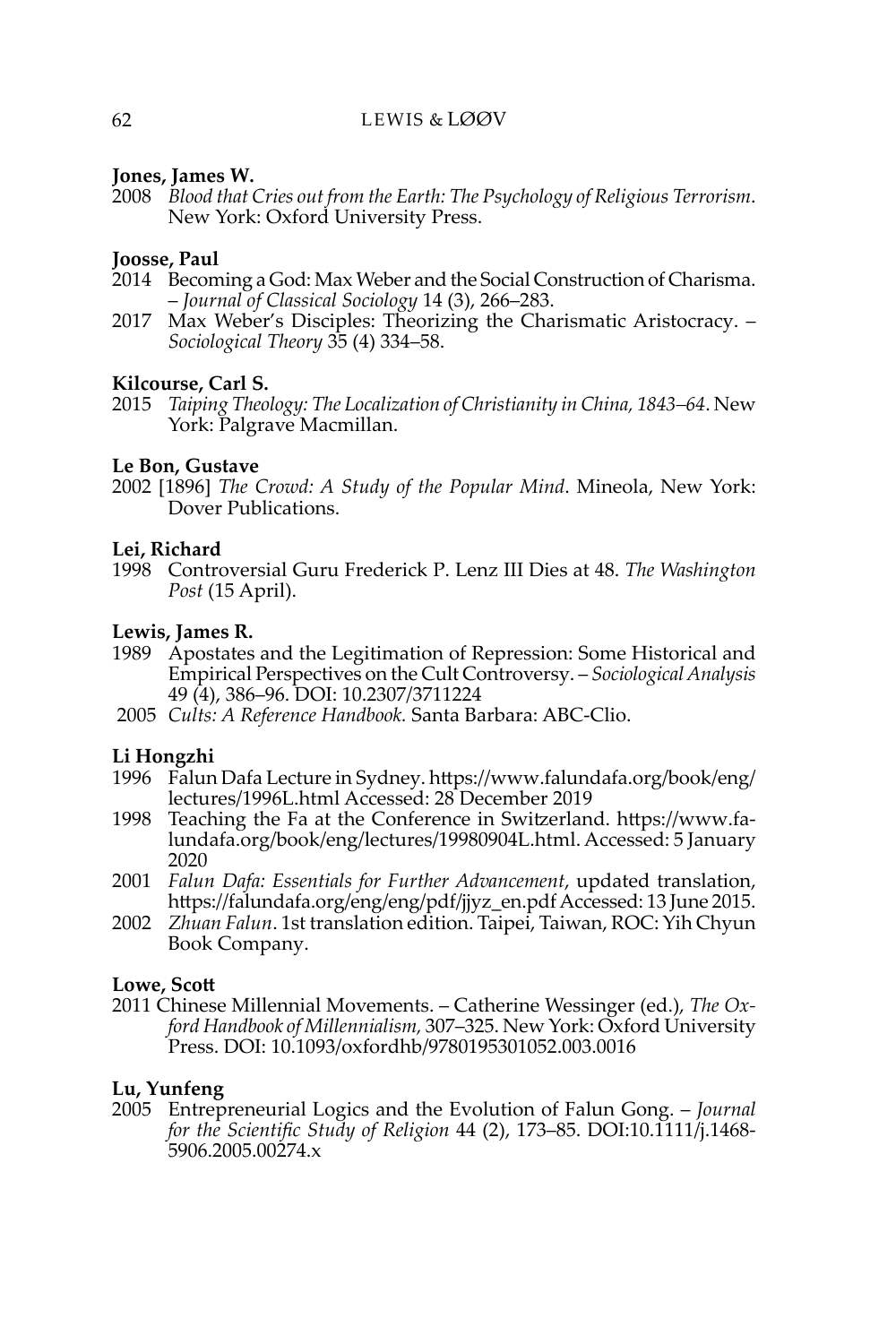# **Merritt, Deborah J.**

2008 Bias, the Brain, and Student Evaluations of Teaching. – *St. John's Law Review* 82 (1), 235–87.

# **Mueller, John E.**

1970 Presidential Popularity from Truman to Johnson. – *The American Political Science Review* 64 (1), 18–34. DOI: 10.2307/1955610.

# **Palmer, David A.**

- 2007 *Qigong Fever: Body, Science, and Utopia in China.* New York: Columbia University Press.
- 2019 The Doctrine of Li Hongzhi. Falun Gong Between Sectarianism and Universal Salvation – James R. Lewis & Huang Chao (eds), *Enlightened Martyrdom: The Hidden Side of Falun Gong*, 35–59. Sheffield: Equinox.

# **Penny, Benjamin**

- 2003 The Life and Times of Li Hongzhi: 'Falun Gong' and Religious Biography. – *The China Quarterly* 175, 643–661. DOI: https://doi.org/10.1017/ S0305741003000389
- 2012a *The Religion of Falun Gong*. Chicago: University of Chicago Press.
- 2012b Master Li Encounters Jesus: Christianity and the Configurations of Falun Gong. – Lenore Manderson, Wendy Smith & Matt Tomlinson (eds), *Flows of Faith: Religious Reach and Community in Asia and the Pacific*, 35–50. New York: Springer.

## **Petrunik, Michael**

1980 The Rise and Fall of 'Labelling Theory': The Construction and Destruction of a Sociological Strawman, *The Canadian Journal of Sociology / Cahiers canadiens de sociologie* 5 (3), 213–33. DOI: 10.2307/3340175

## **Prophet, Erin L.**

- 2016 Charisma and Authority in New Religious Movements. James R. Lewis & Inga Bårdsen Tøllefsen (eds), *Oxford Handbook of New Religious Movements* vol. 2, 36–49. New York: Oxford University Press.
- Forthcoming Charisma in New Religious Movements. Pedro Zuquete (ed.) *Routledge Handbook of Charisma*.

## **Repp, Martin**

2011 Religion and Violence in Japan: The Case of AUM Shinrikyo. – James R. Lewis (ed.) *Violence and New Religious Movements.* New York: Oxford University Press. DOI: 10.1093/acprof:oso/9780199735631.003.0007

## **Robbins, Thomas**

2002 Sources of Volatility in Religious Movements. – David G. Bromley & J. Gordon Melton (eds), *Cults, Religion & Violence*, 57–79. Cambridge: Cambridge University Press.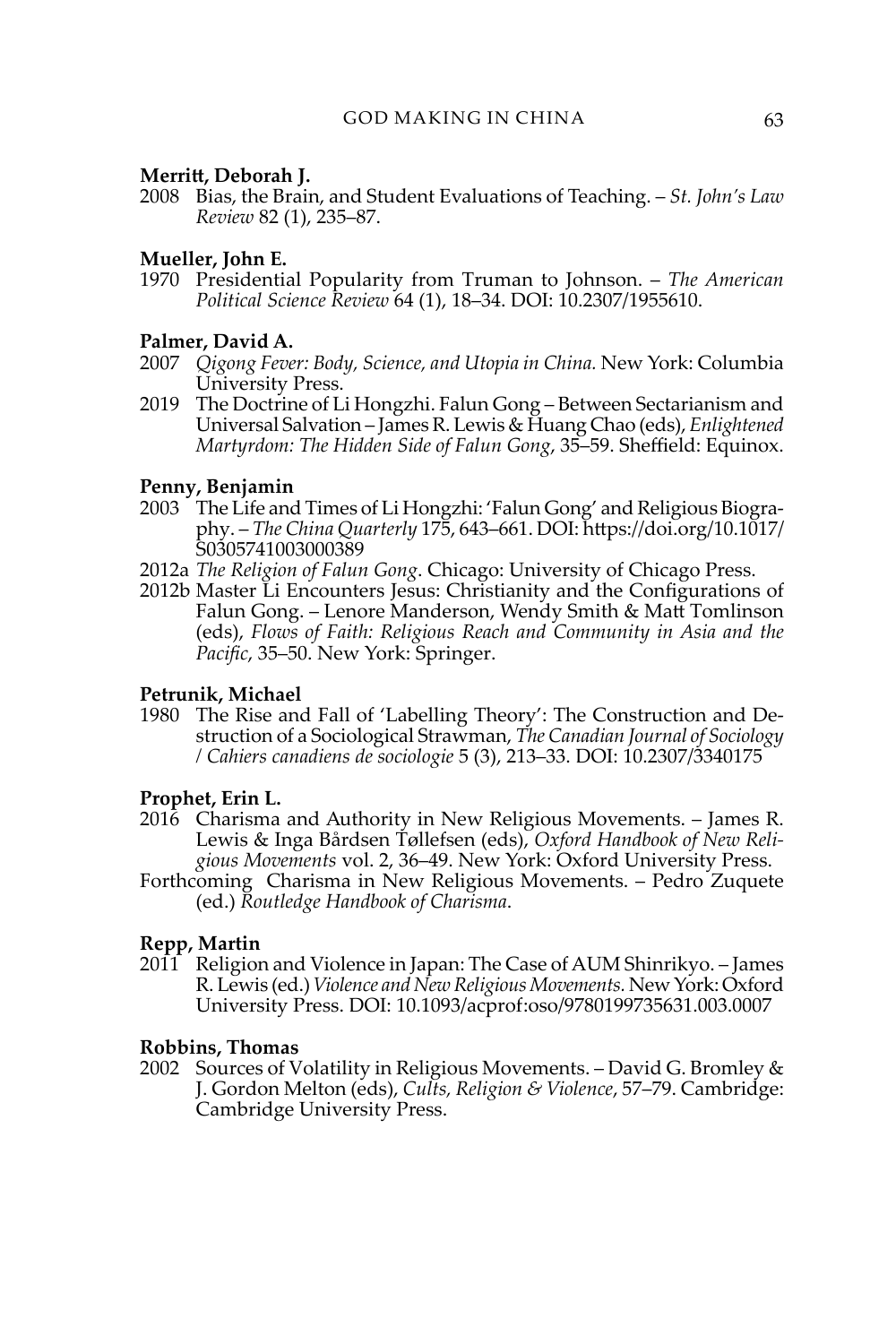# **Robertson, David**

2019 Chinese Culture, Cult and Communism – Shen Yun – A Review. <https://theweeflea.com/2019/01/28/chinese-culture-cult-and-communism-shen-yun-a-review/>, accessed 26 December 2019.

# **Shek, Richard**

2005 Millenarianism: Chinese Millenarian Movements. – *Encyclopedia of Religion* <https://www.encyclopedia.com/environment/encyclopediasalmanacs-transcripts-and-maps/millenarianism-chinese-millenarianmovements>, accessed 1 July 2020.

# **Silverman, David**

2019 The Cult of Falun Gong: How This Group Raises Big Money Using a Dance Troupe and Its Own Victimhood. – *Skeptic* 24 (1), 24–26.

## **Susumu, Shimazono**

1995 In the Wake of Aum: The Formation and Transformation of a Universe of Belief. – *Japanese Journal of Religious Studies* 22 (3–4), 381–415.

## **Spaeth, Anthony**

1999 Interview: Li Hongzhi. 'I am just a very ordinary man'. *TIME Magazine* 154:4.

## **Spera, Keith**

2018 Chinese classical dance show Shen Yun is also about politics, propaganda and proselytizing. – *The New Orleans Advocate* (7 Feb.). <https:// www.nola.com/entertainment\_life/arts/article\_feb0e283-76c1-5df2 a2a8-6d24857f1a76.html>, accessed 1 July 2020.

## **Reader, Ian**

2000 *Religious Violence in Contemporary Japan. The Case of Aum Shinrikyo*. Richmond, Surrey: Curzon Press.

## **Thomassen, Einar**

2013 Guder og andre overmenneskelige aktører. *Din* 14 (1), 105–11.

## **Tong, James W.**

2009 *Revenge of the Forbidden City: The Suppression of the Falungong in China, 1999–2005*. New York: Oxford University Press.

## **Tumminia, Diana**

2005 *When Prophecy Never Fails: Myth and Reality in a Flying Saucer Group.* New York: Oxford University Press.

# **Waldau, Åsa M.**

2007 *Kristi brud – vem kan man lita på?* Skara: Heja Sverige ABM.

## **Warrior, Valerie M.**

2006 *Roman Religion*. Cambridge: Cambridge University Press.